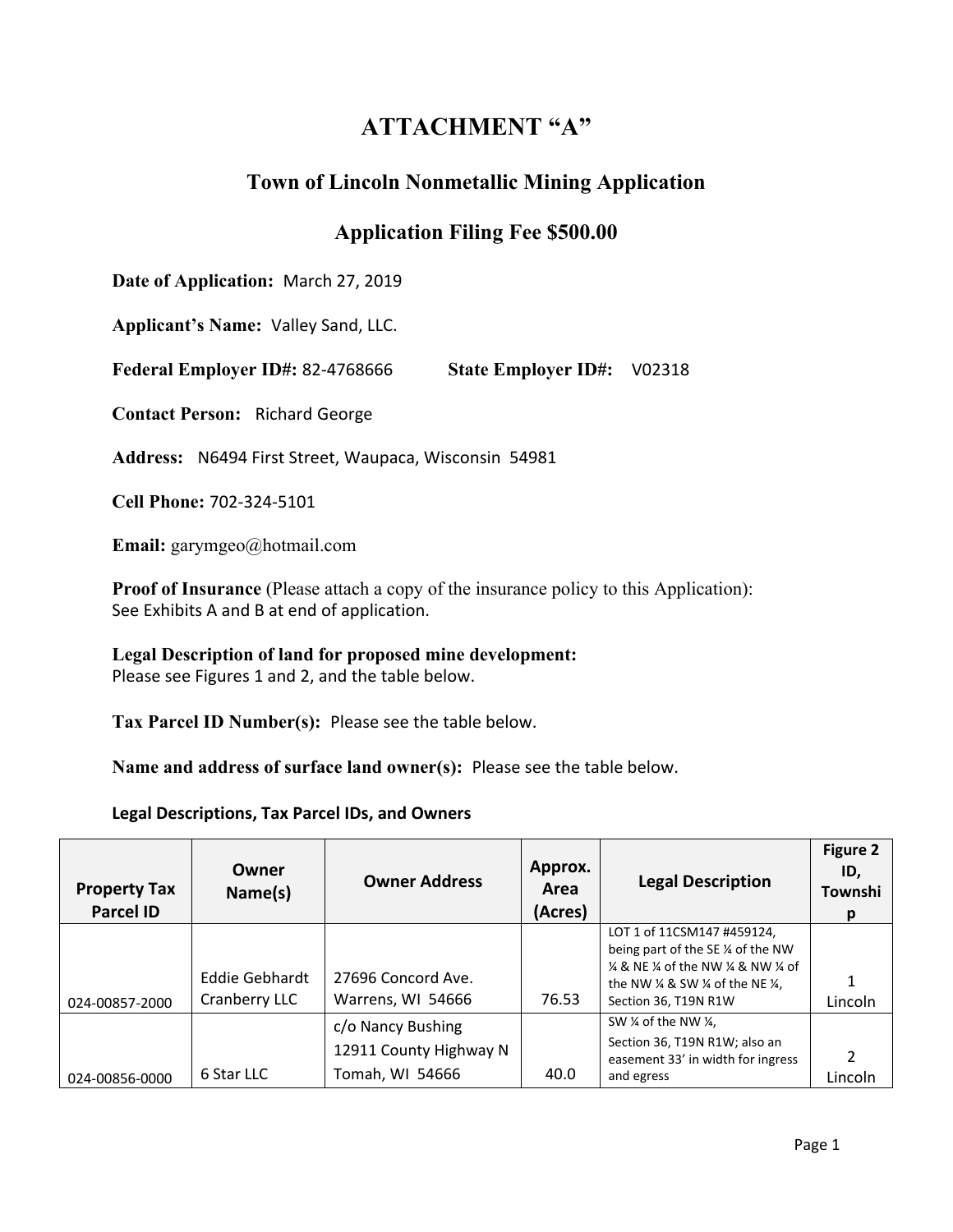|                |                 | c/o Nancy Bushing              |       |                                                                          |                |
|----------------|-----------------|--------------------------------|-------|--------------------------------------------------------------------------|----------------|
|                |                 | 12911 County Highway N         |       | NW 1/4 of the SW 1/4, Section 36,<br>T19N R1W; also an easement 33'      | 3              |
| 024-00860-0000 | 6 Star LLC      | Tomah, WI 54666                | 40.0  | in width for ingress and egress                                          | Lincoln        |
|                |                 | c/o Nancy Bushing              |       |                                                                          |                |
|                |                 | 12911 County Highway N         |       | NE 1/4 of the SW 1/4, Section 36,<br>T19N R1W; also an easement 33'      | 4              |
| 024-00859-0000 | 6 Star LLC      | Tomah, WI 54666                | 40.0  | in width for ingress and egress                                          | Lincoln        |
|                |                 | c/o Nancy Bushing              |       | Part of the NW % of the SE %                                             |                |
|                |                 | 12911 County Highway N         |       | Lying W of the RR, Section 36,                                           |                |
| 024-00865-0000 | 6 Star LLC      | Tomah, WI 54666                | 28.0  | T19N R1W; also an easement 33'<br>in width for ingress and egress        | 5<br>Lincoln   |
|                |                 | c/o Nancy Bushing              |       |                                                                          |                |
|                |                 | 12911 County Highway N         |       | SW % of the SW %, Section 36,                                            |                |
|                | 6 Star LLC      | Tomah, WI 54666                | 40.0  | T19N R1W; also an easement 33'<br>in width for ingress and egress        | 6<br>Lincoln   |
| 024-00861-0000 |                 | c/o Nancy Bushing              |       |                                                                          |                |
|                |                 | 12911 County Highway N         |       | SE 1/4 of the SW 1/4, Section 36,                                        |                |
|                | 6 Star LLC      | Tomah, WI 54666                | 40.0  | T19N R1W; also an easement 33'                                           | $\overline{7}$ |
| 024-00862-0000 |                 | c/o Nancy Bushing              |       | in width for ingress and egress                                          | Lincoln        |
|                |                 |                                |       | SW ¼ of the SE ¼, Section 36,                                            |                |
|                |                 | 12911 County Highway N         |       | T19N R1W; also an easement 33'                                           | 8              |
| 024-00868-0000 | 6 Star LLC      | Tomah, WI 54666                | 40.0  | in width for ingress and egress                                          | Lincoln        |
|                |                 | c/o Nancy Bushing              |       | Part of the SE 1/4 of the SE 1/4 Lying<br>W of RR, Section 36, T19N R1W; |                |
|                |                 | 12911 County Highway N         |       | also an easement 33' in width for                                        | 9              |
| 024-00869-0000 | 6 Star LLC      | Tomah, WI 54666                | 18.5  | ingress and egress                                                       | Lincoln        |
|                |                 | c/o Nancy Bushing              |       |                                                                          | 10             |
|                |                 | 12911 County Highway N         |       | NW 1/4 of the NW 1/4, Section 1,<br>T18N R1W; also an easement 33'       | La             |
| 020-00008-0000 | 6 Star LLC      | Tomah, WI 54666                | 39.97 | in width for ingress and egress                                          | Grange         |
|                |                 |                                |       | The NE 1/4 of the NE 1/4 Fract, Exc                                      |                |
|                |                 |                                |       | the W 715' of the N 306'; Also<br>Exc. A Parcel Com at NW Cor,           |                |
|                |                 |                                |       | then S 20 Rods, then E 4 Rods,                                           |                |
|                |                 | c/o Nancy Bushing              |       | then N 20 Rods, then W to POB;                                           | 11             |
|                |                 | 12911 County Highway N         |       | Section 1, T 18N R1W; also an<br>easement 33' in width for ingress       | La             |
| 020-00001-0000 | 6 Star LLC      | Tomah, WI 54666                | 35.44 | and egress                                                               | Grange         |
|                |                 | c/o Nancy Bushing              |       |                                                                          | 12             |
|                |                 | 12911 County Highway N         |       | SW % of the NW %, Section 1, T<br>18N R1W; also an easement 33'          | La             |
| 020-00009-0000 | 6 Star LLC      | Tomah, WI 54666                | 40.3  | in width for ingress and egress                                          | Grange         |
|                |                 |                                |       |                                                                          | 13             |
|                | Dale D. Storkel |                                |       |                                                                          |                |
|                | & Sandra L.     | 7379 County Highway N,         |       | SE % of the NE %, Section 1, T18N                                        | La             |
| 020-00006-0000 | Hansen          | Warrens, WI 54666              | 40.65 | R <sub>1</sub> W                                                         | Grange         |
|                |                 | Approximate Total Site Acreage | 519.4 |                                                                          |                |
|                |                 |                                |       |                                                                          |                |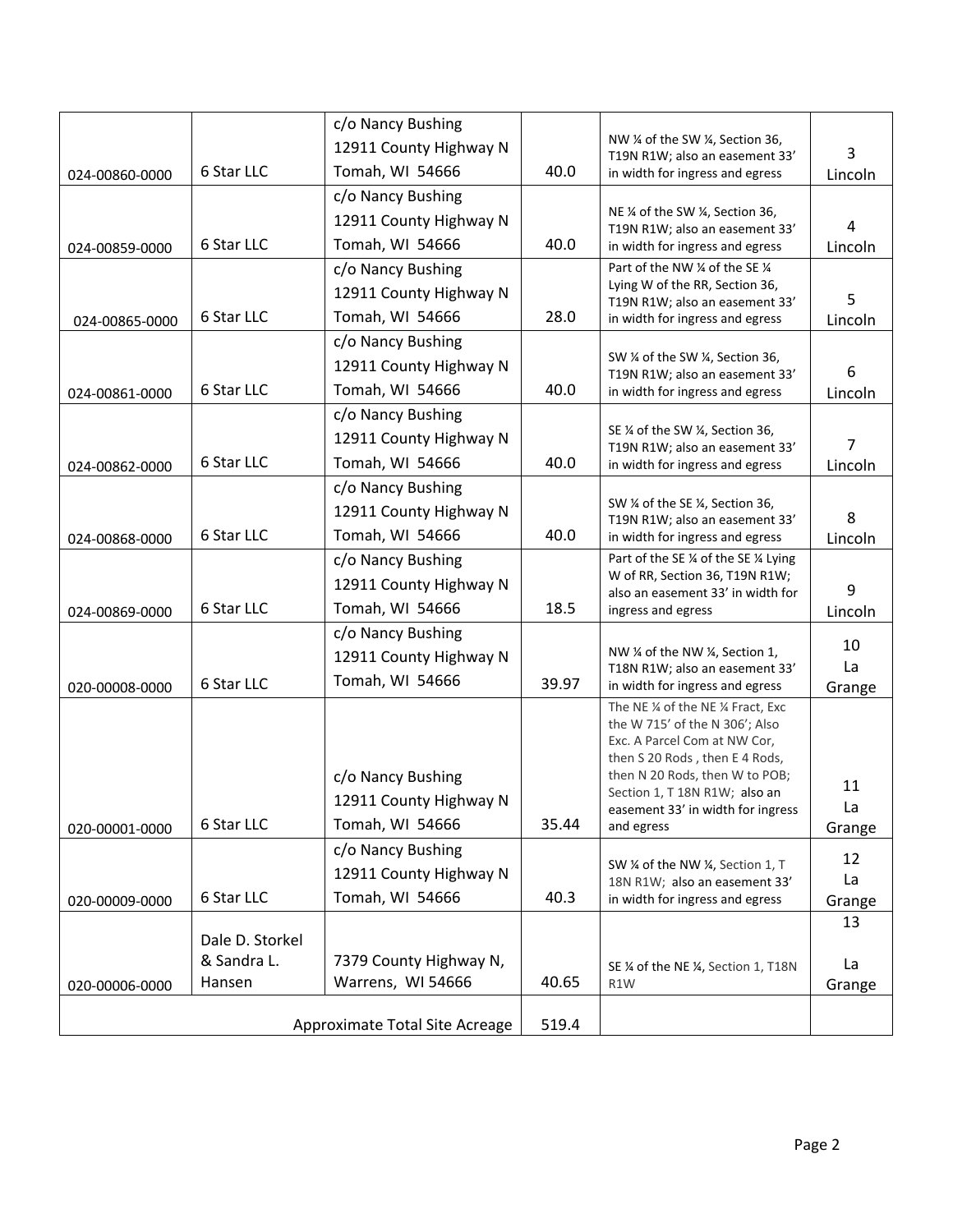## **1) Type of Mine**:

Construction fill (Sand, gravel, aggregate, or clay used in the construction trades).

XX Industrial sand mine (used to produce glass, moldings for castings, manufacture of abrasives, or processed into proppant or other industrial uses).

## **2) Final Destination and Expected Uses of Mined Materials:**

Industrial sand will be loaded onto rail cars and transported to areas of the country (e.g., Texas and Oklahoma) for use in oil and gas recovery. Silica sand with specific properties is pumped down holes in deep well applications to prop open rock fissures and increase the flow rate of natural gas or oil, decreasing the number of total wells needed. In this specialized application the rounded grains of the sand increase the permeability. Silica's hardness and its overall structural integrity combine to deliver the required crush resistance of the high pressures present; its chemical purity is required to resist chemical attack in corrosive environments.

**3) Describe current land uses within and adjacent to the project area.** Photos would be helpful in providing a view in all directions. Coordinate the photos with the description below.

The proposed Valley Junction Mine site consists of cropped agricultural fields, mixed deciduous forest, and planted coniferous groves. Wetlands, which cover approximately forty percent of the mine property parcels along the western side and southeastern corner, will not be disturbed by mine activity (excavation, transportation, or processing). The site is relatively flat, with an elevation of approximately 950 feet (above mean sea level) AMSL on the western half, rising to 970 feet AMSL in a slight ridge running north-south across the middle of the property, and falling to 950 feet AMSL in the southeast portion of the site.

The historic sandy pine and oak barrens and sand prairie of the local area are interspersed with extensive areas of wetlands, and now include pine plantations and cropped agriculture, particularly commercial cranberry production in the area and a sphagnum moss business located east-northeast of the site. The mine properties consist of approximately 520 acres; mining and contemporaneous reclamation is proposed for approximately 200 acres in twelve phases. The remaining approximately 320 acres on the site include property setbacks, wetland buffers, railroad transport areas, and areas without mineable resource.

Of the approximately 200 acres included in the projected mining area at the Valley Junction site, approximately 80 acres (40%) are currently used for agricultural cropland, approximately 40 acres (20%) are planted conifer forests, and approximately 80 acres (40%) are mixed deciduous forest, with red maple, beech, and black oak.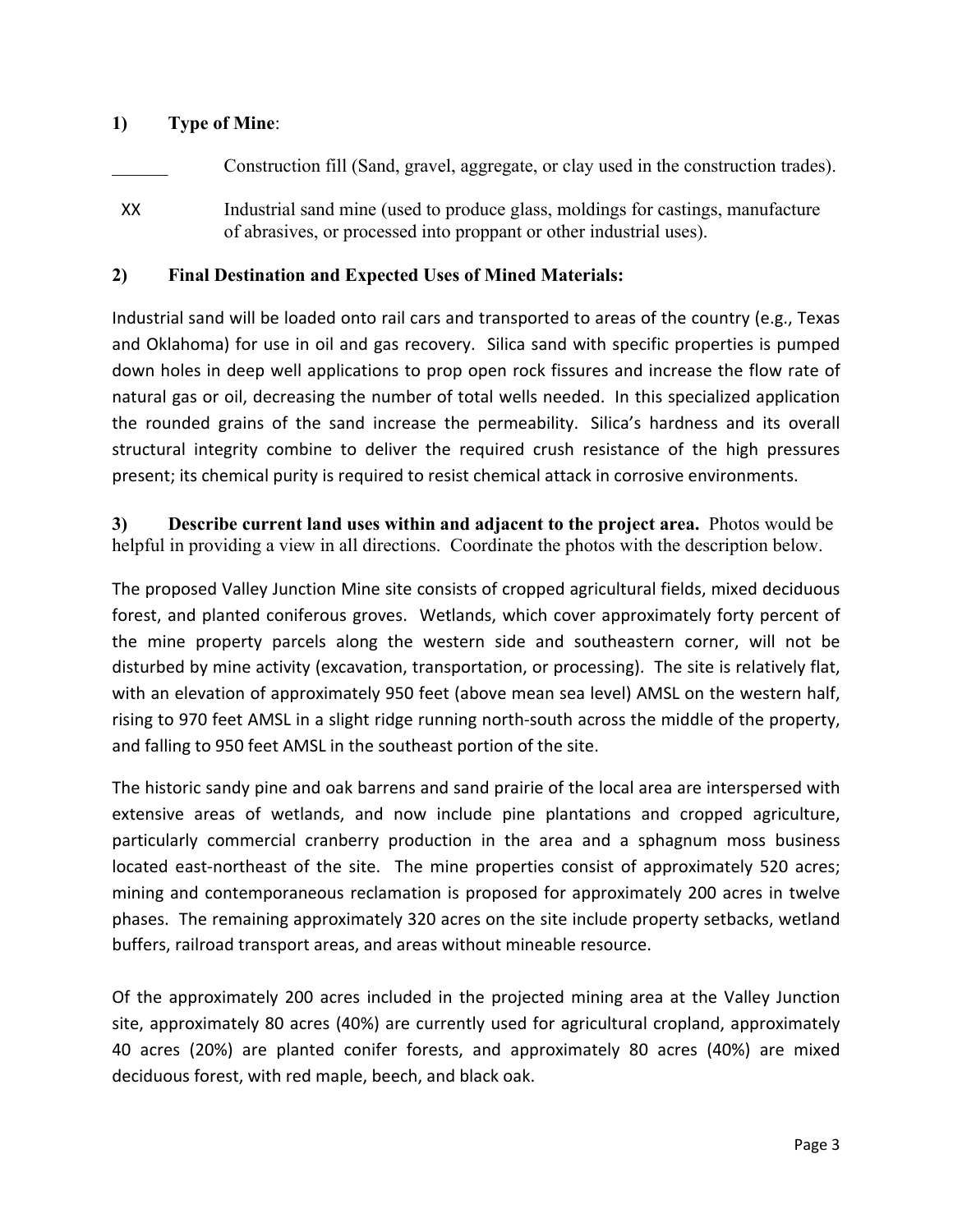Sixty percent of the mineable acreage has wildlife habitats that are highly managed agricultural cropland and pine plantation. The mixed deciduous forest on the west side of the mineable acreage marks a transition zone between the wetlands to the north and west and the managed agricultural areas (including sphagnum harvesting and humanmade cranberry ponds) to the east. A 75-foot buffer will be maintained between delineated wetlands and site disturbance, and conservation Best Management Practices (BMPs) will be installed for their protection.

The proposed final land use of the mine area into a lake with shoreline Emergent Wetlands and a vegetation-protected littoral zone will result in approximately 55 acres of new wetlands, approximately 5 acres of shallow habitats for amphibians and wading birds, and approximately 160 acres of deeper open water for waterfowl and fish habitat.

## **4) Permits**:

- **A)** Does this mine have a current reclamation permit from the county to operate? Yes – the County conditionally approved the reclamation plan and will issue a permit once the other permits and local approval are obtained.
- **B)** List other permits (county, state, federal, DNR, etc.) necessary for this project, indicate status and provide a copy (if available).

| <b>Agency</b>                   | Permit/Plan                                          | <b>Status</b>           |
|---------------------------------|------------------------------------------------------|-------------------------|
|                                 | Wisconsin Pollutant Discharge Elimination System     |                         |
| Wisconsin Department of         | (WPDES) General Permit No. WI-S067831-5, Storm       |                         |
| Natural Resources               | Water Associated with Land Disturbing Construction   |                         |
| (WDNR)                          | Activity                                             | In process              |
|                                 | Wisconsin Pollutant Discharge Elimination System     |                         |
|                                 | (WPDES) General Permit No. WI-B046515-6, Mining      |                         |
| <b>WDNR</b>                     | Operations for Industrial Sand Mining and Processing | In process              |
|                                 | Storm Water Pollution Prevention Plan and Summary    |                         |
| <b>WDNR</b>                     | (required for WPDES WI-B046515-6 permit)             | In process              |
| <b>WDNR</b>                     | WI Air Pollution Control Construction Permit         | In process              |
| <b>WDNR</b>                     | WI Air Pollution Control Operation Permit            | In process              |
| <b>Monroe County Sanitation</b> |                                                      | To be submitted after   |
| Department                      | Private sanitary sewage disposal permit              | final facility design   |
| Monroe County Zoning            |                                                      | To be submitted after   |
| Department                      | <b>Building permit</b>                               | final facility design   |
|                                 |                                                      | To be acquired prior to |
| Monroe Co. Zoning Dept.         | <b>Conditional Use Permit</b>                        | mining in LaGrange Twp. |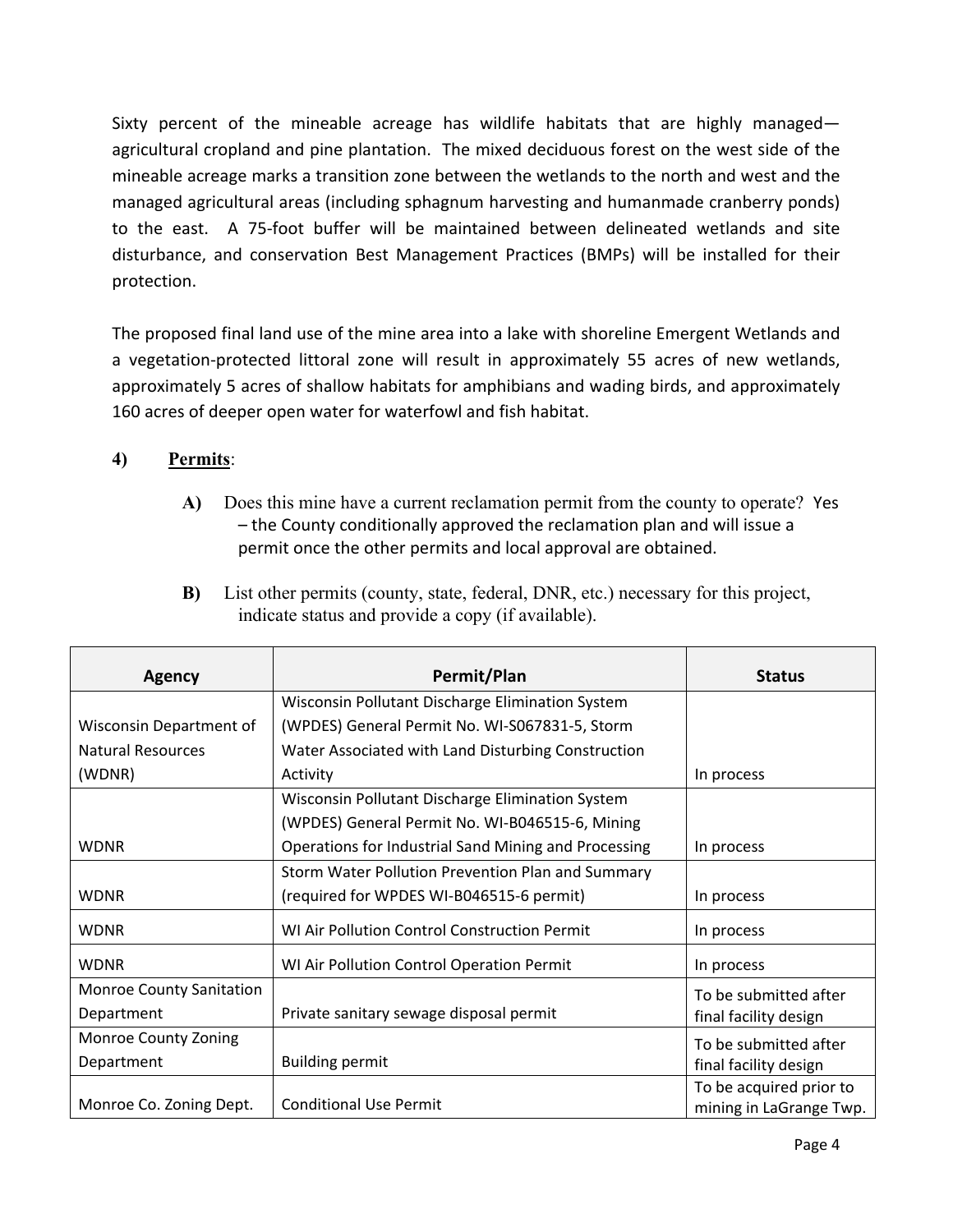## **5) Size:**

### **A) Expected maximum depth of mine?**

65 feet. Phase 1 will be completed to a depth of 10 feet above the current water table aquifer as measured by the on-site groundwater monitoring wells, in order to allow for construction of processing facilities.

**B) Depth is relative to what benchmark?** Ground surface.

### **C) Groundwater level in the project area?**

Predicted by United States Geological Society (USGS) to be approximately 940 feet above mean sea level (15 to 30 feet below ground surface).

**D) Will any part of the mine extend below the water table?** Yes XX No \_\_\_\_\_\_ If yes, do you intend to dewater? Yes \_\_\_\_\_\_\_ No \_XX\_\_\_ If yes, estimate the dewatering rates in gallons per day. What impact, if any, will mine dewatering have on neighboring wells? Provide data to support any conclusions or statements made, including any monitoring well data, well construction data, and current water withdrawal rates.

See Figure 3 for Adjacent Properties, Residences, and Wells.

A high-capacity well (ID 2595), permitted for 450 gallons per minute (GPM), is located on the northernmost mine site property, and is currently used in growing cranberries. This well may provide water for wash plant processing, if it is necessary to supplement water pumped from the makeup water pond and excavation area.

Prior to the commencement of mining, baseline groundwater elevation and groundwater base flow will be collected from a network of groundwater monitoring wells installed by Summit at the mine site. Monitoring well locations will be selected by a professional hydrogeologist to optimize the evaluation of up-gradient and down-gradient groundwater conditions. The monitoring wells will be instrumented with pressure transducers and telemetry to enable remote access to continuous, 15-minute data. Additional wells will be installed based on the actual gradients, flow direction, and groundwater velocities that are calculated using the continuous data stream.

A map depicting the mine site groundwater elevation data will be prepared, using the baseline hydrogeological data recorded from the monitoring well network. This map will be provided to the Monroe County Land Conservation Department prior to project commencement. A revision of the mine site groundwater elevation map will be made annually as mining progresses and as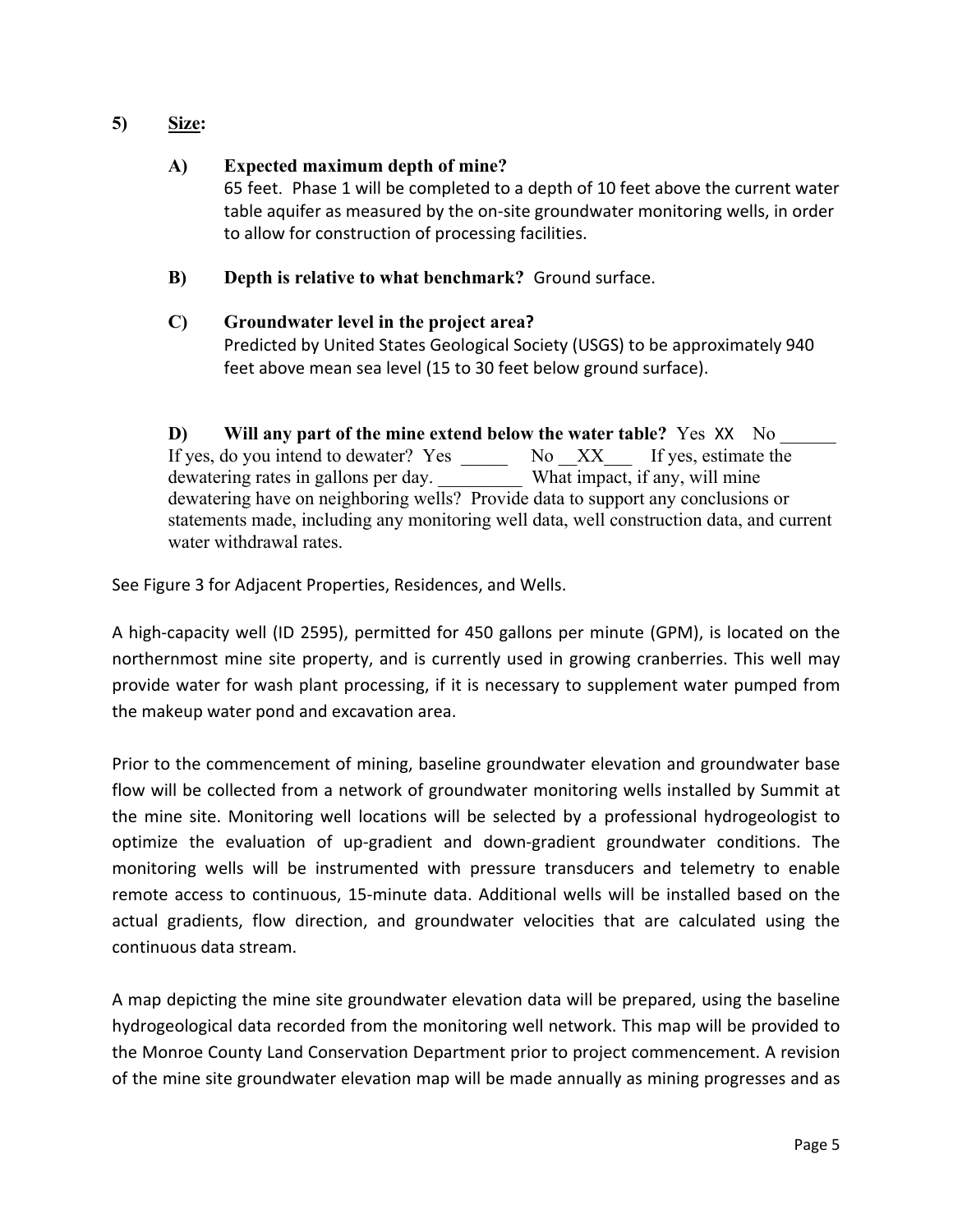additional data are recorded; this map will be included in the annual site report, which is available to the public through the County.

Baseline samples from the monitoring wells will be collected and tested for pH, arsenic, turbidity, Total Suspended Solids, chlorides, nitrates, specific conductivity, acrylamide, and other toxic substances that may reasonably be believed to be present in the area or geological deposit, as directed by the Monroe County Land Conservation Department.

Groundwater samples from the monitoring wells will be collected and analyzed for the same list of parameters on a quarterly basis during the first two years of mine site operation, and twice a year in subsequent years. Analysis of the monitoring well samples shall be conducted at the expense of the Operator by an independent, licensed, third-party laboratory approved by the Monroe County Land Conservation Department. Results of the groundwater monitoring analysis will be included in the annual site report, which is available to the public through the County.

Owners of potable water wells within  $\frac{1}{4}$  mile of the mine site boundary will be offered groundwater sample collection and analysis for the same list of parameters, as part of the baseline testing. Owners of potable wells included in the baseline sampling will be offered comparable testing on an annual basis. Testing of neighborhood wells will require approval of the property owners. Results of the groundwater monitoring analysis will be included in the annual site report, which is available to the public through the County.

Per requirements, a distance of 100 feet will be maintained from off-site residential buildings and potable wells.

## **E) Specify the total area that will be affected by this project.**

Approximately 200 acres, plus the entry road along current Union Pacific railroad tracks.

**Include areas for future expansion, stockpiling, processing, haul roads, settling basins, buildings, parking facilities. Show all phases for the removal of material. Provide a complete description of the entire project on a map or diagram attached to this application.** Note: Any area of extraction must be at least fifty (50) feet from any line fence or property boundary.

Please see Figures 4 and 5.

.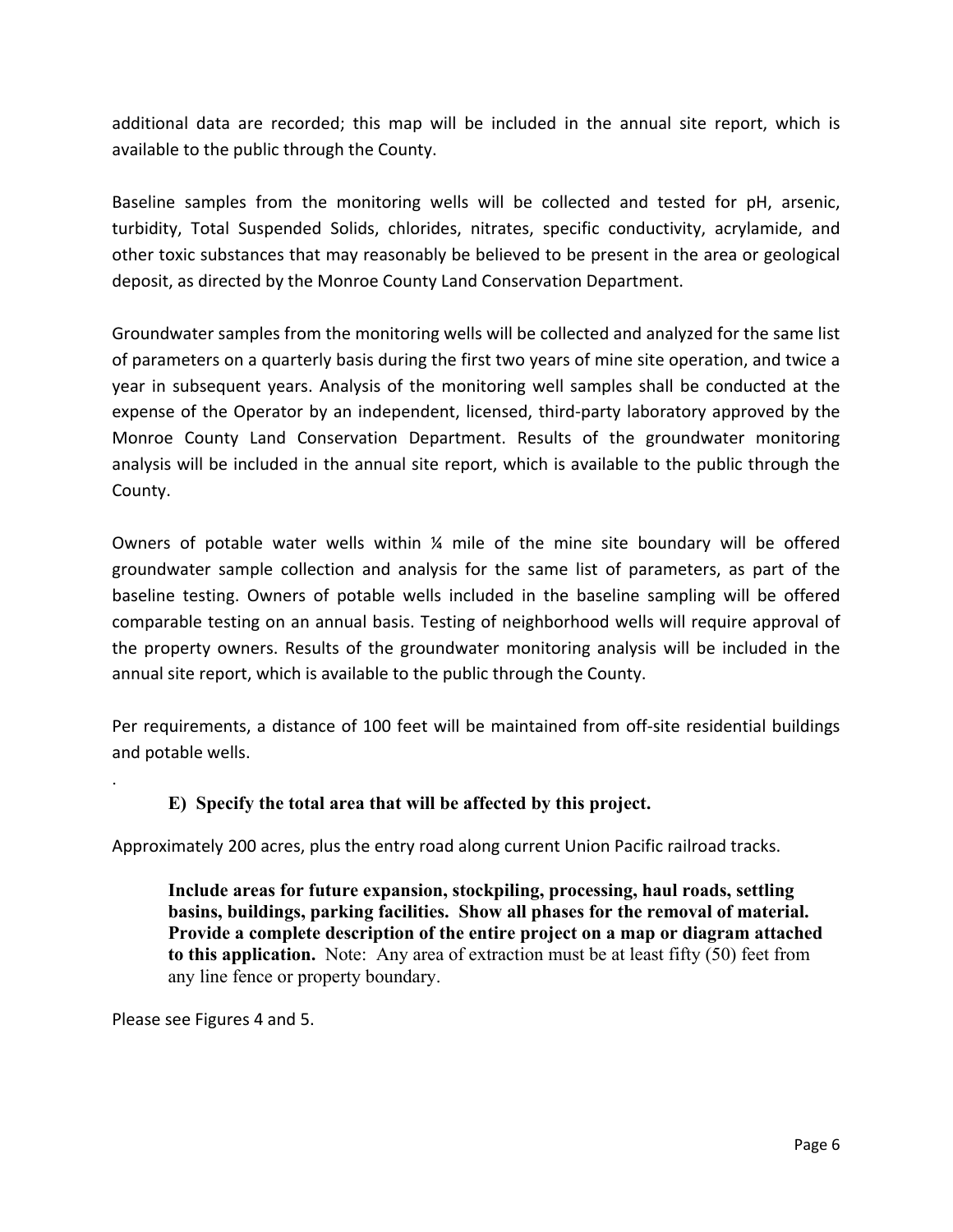The site consists of approximately 520 acres; mining and contemporaneous reclamation is proposed for approximately 200 acres in twelve phases. The remaining approximately 320 acres on the site include property setbacks, wetland buffers, and areas without mineable resource.

The numbering order of phases identify their estimated operational sequence. The phases represent smaller, manageable parcels that will isolate and limit site disturbance at any one time. This approach will accelerate the reclamation in a measured and managed manner for the life of the mine. The processing area, including wet plant, dry plant, stockpiles and a transload area will be constructed in Phase 1 along the northeast edge of the mine site.

| Phase                         | <b>Acres</b> | Phase | <b>Acres</b> |
|-------------------------------|--------------|-------|--------------|
| 1                             | 16.3         |       | 19.7         |
| $\mathfrak{p}$                | 14.3         | 8     | 18.3         |
| 3                             | 23.7         | 9     | 11.4         |
|                               | 24.05.4      | 10    | 9.5          |
| 5                             | 7.9          | 11    | 13.0         |
| 6                             | 15.4         | 12    | 25.7         |
| <b>Total Mineable Acreage</b> | 199.2        |       |              |

**Mine Phases and Approximate Acreage** (see Figure 4)

A conceptual mine plan for the Valley Junction Mine is presented on Figure 4. The processing and stockpile areas of Phase 1 will remain throughout the mine lifetime; equipment will be removed and the acreage revegetated after active mining has ceased. The total estimated tonnage for raw sandstone to be mined is approximately 29 million tons assuming an excavated depth of approximately 65 feet. The total overburden volume is estimated at 960,000 cubic yards. Sandstone and overburden thicknesses were estimated using data from the lithologic logs (Appendix 4 of the *Valley Junction Nonmetallic Mining Reclamation Plan*). The volume of material available for reclamation includes the stockpiled overburden and A and B horizons, plus non-marketable material from raw sand processing, and is estimated to 6.9 million cubic yards.

The table below provides the estimated volumes for A and B horizons, sandstone overburden, mineable sandstone resource, and non-marketable material for each phase of mining. The Mine Operator will decide the product specifications of mineable sandstone based on current market conditions (generally, U.S. Standard Sieve sizes 20 to 140). This decision may impact the volume and characteristics of the non-marketable material at any specific time during mining;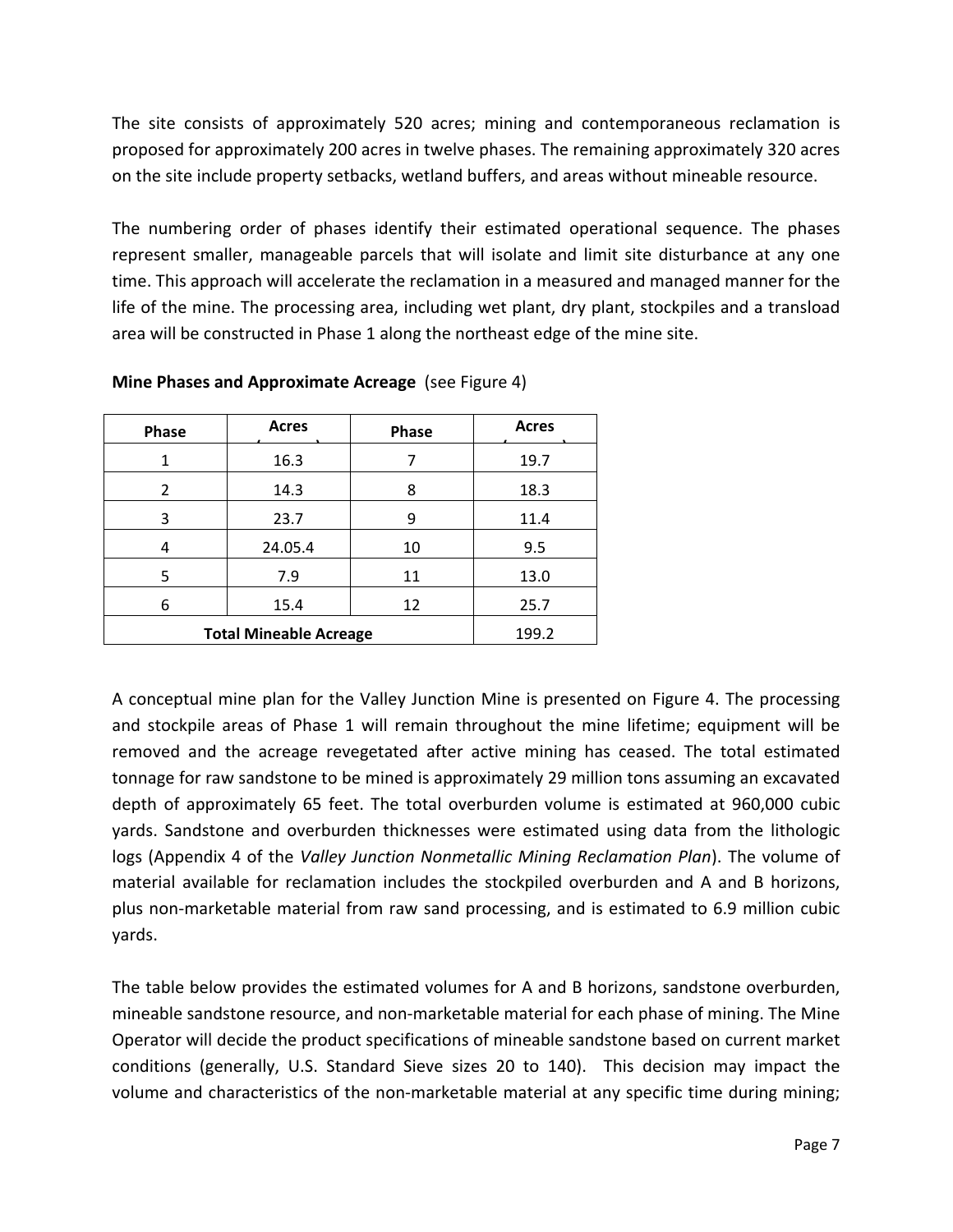for these calculations, twenty-five percent of the raw sandstone resource was projected to be non-marketable.

#### **Estimated Volumes by Phase**

|                |              | A and B                    | Overburden | Raw<br><b>Sandstone</b> | Non-<br><b>Marketable</b> | <b>Reclamation</b><br><b>Material</b> |
|----------------|--------------|----------------------------|------------|-------------------------|---------------------------|---------------------------------------|
| <b>Phase</b>   | <b>Acres</b> | Horizon (yd <sup>3</sup> ) | $(yd^3)$   | (tons)                  | Material $(yd^3)$         | $(yd^3)$                              |
| 1              | 16.3         | 61,865                     | 78,892     | 1,495,684               | 267,087                   | 407,844                               |
| $\overline{2}$ | 14.3         | 54,274                     | 69,212     | 2,150,082               | 383,943                   | 507,429                               |
| 3              | 23.7         | 89,950                     | 114,708    | 3,563,424               | 636,325                   | 840,983                               |
| 4              | 24.0         | 91,089                     | 116,160    | 3,608,530               | 644,380                   | 851,629                               |
| 5              | 7.9          | 29,983                     | 38,236     | 1,187,808               | 212,108                   | 280,327                               |
| 6              | 15.4         | 58,449                     | 74,536     | 2,315,473               | 413,477                   | 546,462                               |
| 7              | 19.7         | 74,769                     | 95,348     | 2,962,001               | 528,929                   | 699,046                               |
| 8              | 18.3         | 69,455                     | 88,572     | 2,751,504               | 491,340                   | 649,367                               |
| 9              | 11.4         | 43,267                     | 55,176     | 1,714,051               | 306,081                   | 404,524                               |
| 10             | 9.5          | 36,056                     | 45,980     | 1,428,376               | 255,067                   | 337,103                               |
| 11             | 13.0         | 49,340                     | 62,920     | 1,954,620               | 349,039                   | 461,299                               |
| 12             | 25.7         | 97,541                     | 124,388    | 3,864,133               | 690,024                   | 911,953                               |
| Total          | 199.2        | 756,039                    | 964,128    | 28,995,688              | 5,177,801                 | 6,897,967                             |

Notes: 1) Conversion factor of 1.4 ton per cubic yard for sandstone; 2) Non-marketable material projected to be 25 percent of raw sandstone resource; 3) Reclamation material includes A and B horizons, overburden, and nonmarketable material; 4) Phase 1 resource excavation completed at 10 feet above current water table aquifer in order to build processing area.

Initial activity on the site (after installation of erosion prevention and pollution stormwater protection BMPs) will be construction of the access driveway to Phase 1. The processing area will be prepared by grading top soil into separate A- and B-horizon berms, stabilized by seeding and mulching. The overburden in Phase 1 will be temporarily stockpiled while the sandstone resource in Phase 1 is excavated to 10 feet above the current water table aquifer as measured by the on-site groundwater monitoring wells. The sandstone resource from Phase 1 will be temporarily stockpiled until the Phase 1 overburden is replaced and the processing area is constructed, consisting of wet and dry processing plants, sand storage area, transload rail spur, scale, and stormwater and settling ponds (Figure 5). Wet processing equipment may include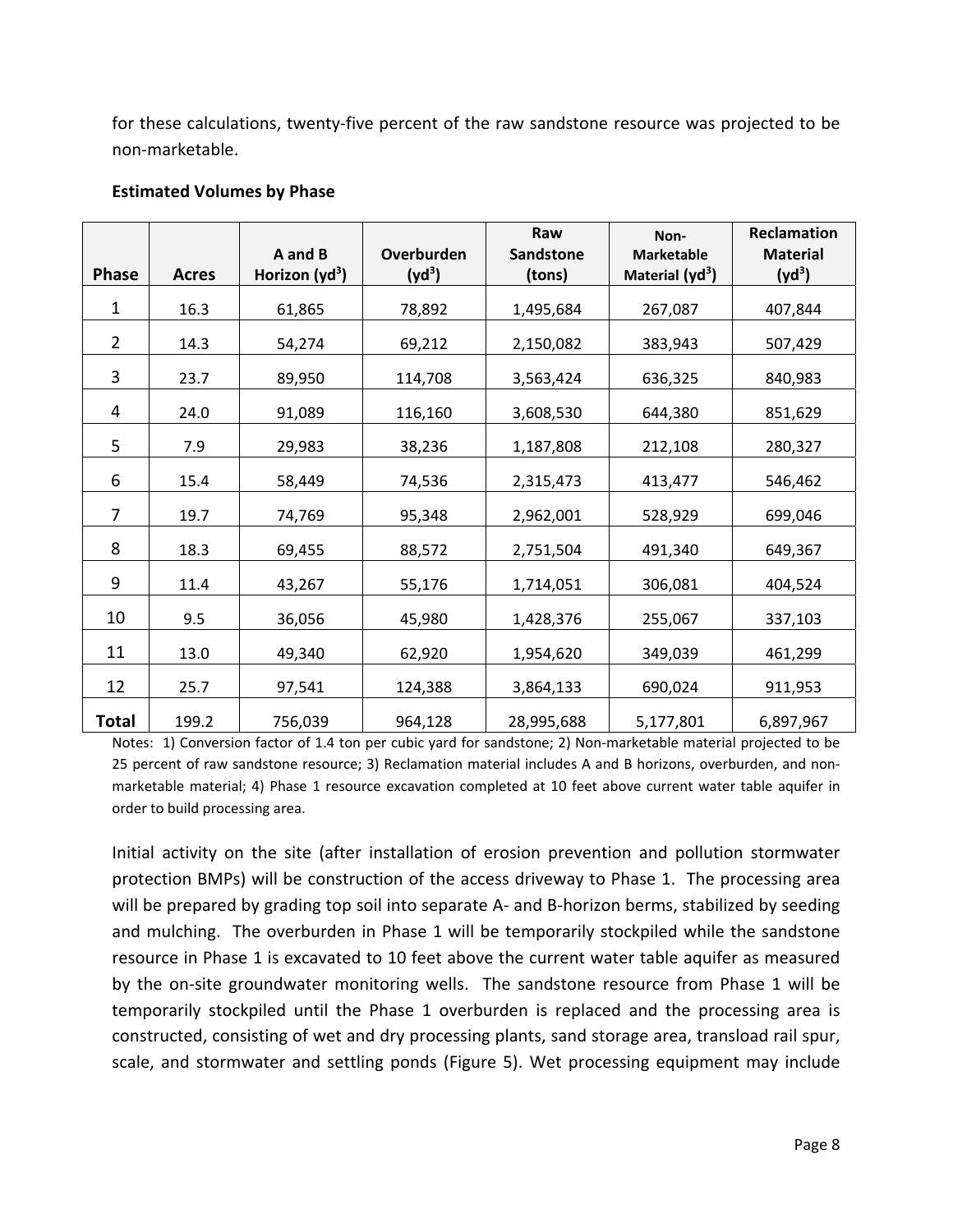conveyors, screeners, crushers, a hydrosizer, a water tank, a clarifier tank, a makeup water pond, and belt or plate presses.

Stormwater ponds and detention areas capable of managing a 100-year, 24-hour precipitation event will be constructed. The wet and dry processing facilities, sand stockpiles, and the water tank will be constructed on concrete slab. The remainder of the processing area will be surfaced with crushed aggregate (likely Prairie du Chien dolomite).

Excavation of Phase 2 will begin once stormwater BMPs are installed and material storage areas are constructed. Mining, processing, and contemporaneous reclamation is proposed to begin in Phase 2 and continue sequentially through the phases as numbered. A conveyor system or haul trucks will be used to move excavated material from the mine face to the wet processing plant.

Excavation is proposed to consist of twelve phases, ranging from approximately 8 to 24 acres. Contemporaneous reclamation of the mined areas will take place by mining to the proposed final lake contours. Reclamation and revegetation into wetland along the lake shore will begin once mining activities are complete in each phase.

Prior to beginning each phase, the timber (if present) on that area will be harvested. The slash material from timber harvest will be placed in composting windrows on site. Tree stumps will be ground and added to the composting material. This compost will be used as a soil supplement during the reclamation process.

A and B horizon soils and excavated overburden from Phase 2 will be used to create berms around the wet and dry processing plant and sand storage areas. Berms will be constructed with a 3:1 exterior slope. To the extent practicable, the A and B soil horizons will be isolated during the stripping operation and placed in separate berms. The berms will be labeled and stabilized with a protective starter vegetative cover. These berms will serve as both site screening and material storage for final reclamation.

Excavation of the raw sand resource in Phase 2 will proceed with conventional excavation equipment, until a depth of 10 feet above the current ground water level. A and B horizon soils from Phase 2 (and overburden, if any) will be excavated and temporarily stockpiled (isolated and labeled by horizon, to the extent practicable) while the raw sand resource is excavated. Conventional excavation and/or clam shell excavator equipment will be used for mining below the water table until the pond created is deep enough to float a mining dredge. Raw, unprocessed sand will initially be moved by haul truck or conveyor system to the wet processing facility.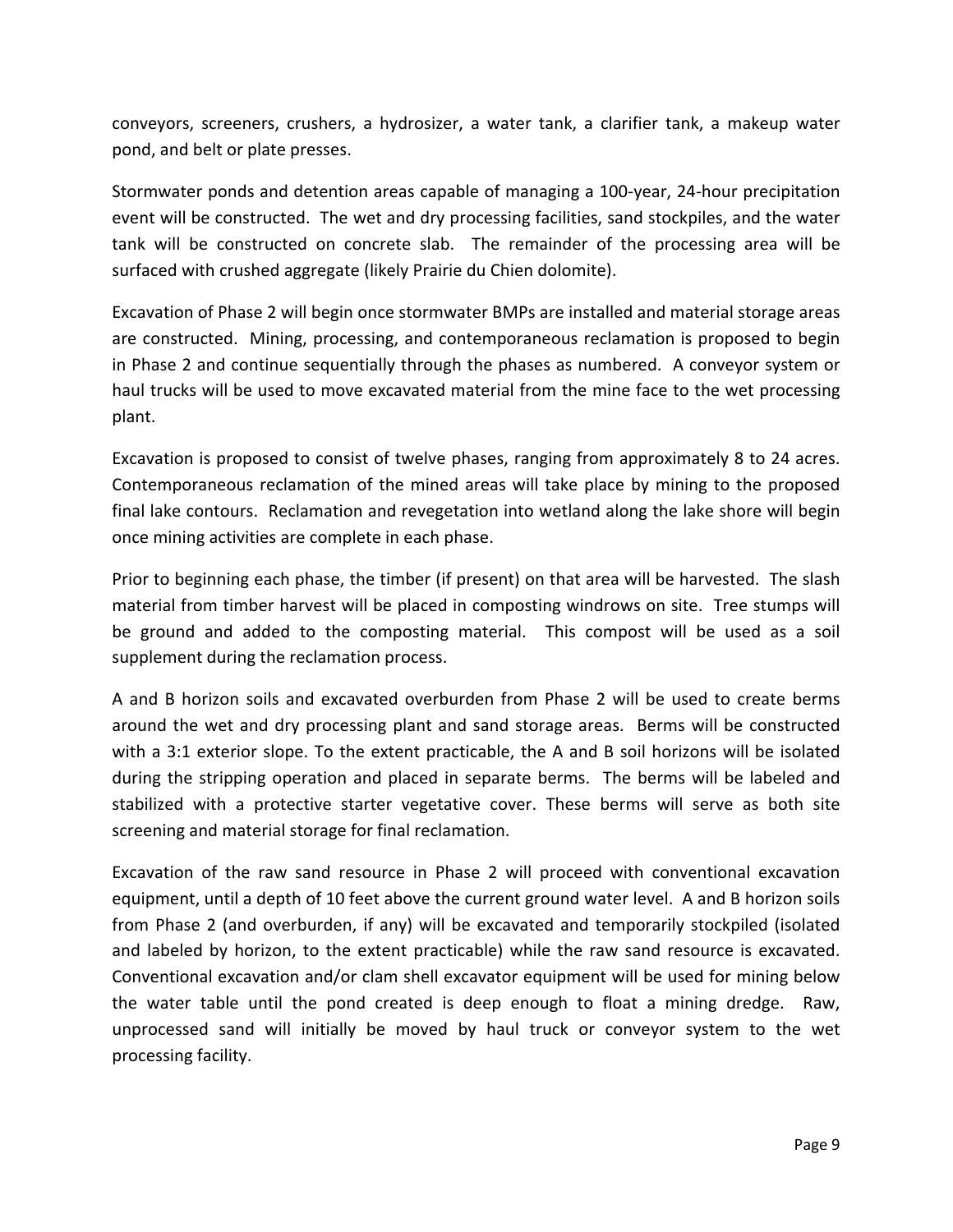Reclamation of Phase 2 will begin once the final mining elevation has been reached. At this time, the shoreline (exterior edge of mining area) will be contoured with land-based excavator equipment. The overburden from Phase 2 plus non-marketable resource material will be used as fill material to establish the necessary grades of the Phase 2 reclaimed surface. The shoreline will be contoured at a 1:10 slope to a depth of approximately 5 feet from the water surface (creating a 50-foot wide shelf) and to 50 feet above the water surface. The A and B horizon soil horizons stripped in the beginning of Phase 3 will then be disked and raked onto the shoreline of Phase 2, with the A horizon soil returned to the uppermost position.

Mining and contemporaneous reclamation will continue in this sequence throughout the remaining phases: overburden material from each phase will be used with the non-marketable materials to create the reclaimed surface of that phase, and temporarily-stockpiled A and B horizon soils from the following phase will be layered by soil horizon onto the reclaimed shoreline surface.

Phase 5 will not become part of the lake area; it will be reclaimed to Emergent Wetland with 3:1 maximum exterior slopes. It is calculated that Phase 3 will have excess volume of A and B horizon soils from reclaiming its relatively short shoreline (less than 1,000 linear feet versus an area of 23.8 acres); the excess A and B horizons which will be stockpiled in vegetated berms to be used to raise the reclaimed elevation of Phase 5.

Phases 10, 11, and 12 will also be reclaimed to Emergent Wetland rather than open water; the longer exterior boundaries versus area of the phases will provide reclamation resource for the maximum 3:1 slopes along property boundaries. At the end of mine excavation, the wet and dry processing facilities, along with stormwater and makeup water ponds, will be removed. The high-capacity well will be returned to cranberry production.

## 6. Mining Operations:

## **A) Describe the method that will be used to dispose of brush and other vegetative debris.**

Prior to beginning each phase, the timber (if present) on that area will be harvested. The slash material from timber harvest and removal of smaller vegetation will be placed in composting windrows on site. Tree stumps will be ground and added to the composting material. This compost will be used as a soil supplement during the reclamation process.

**B) Describe the methods that will be used to retain topsoil and all other overburden. Describe how the topsoil, subsoil, and other materials will be stored until the reclamation process takes place.**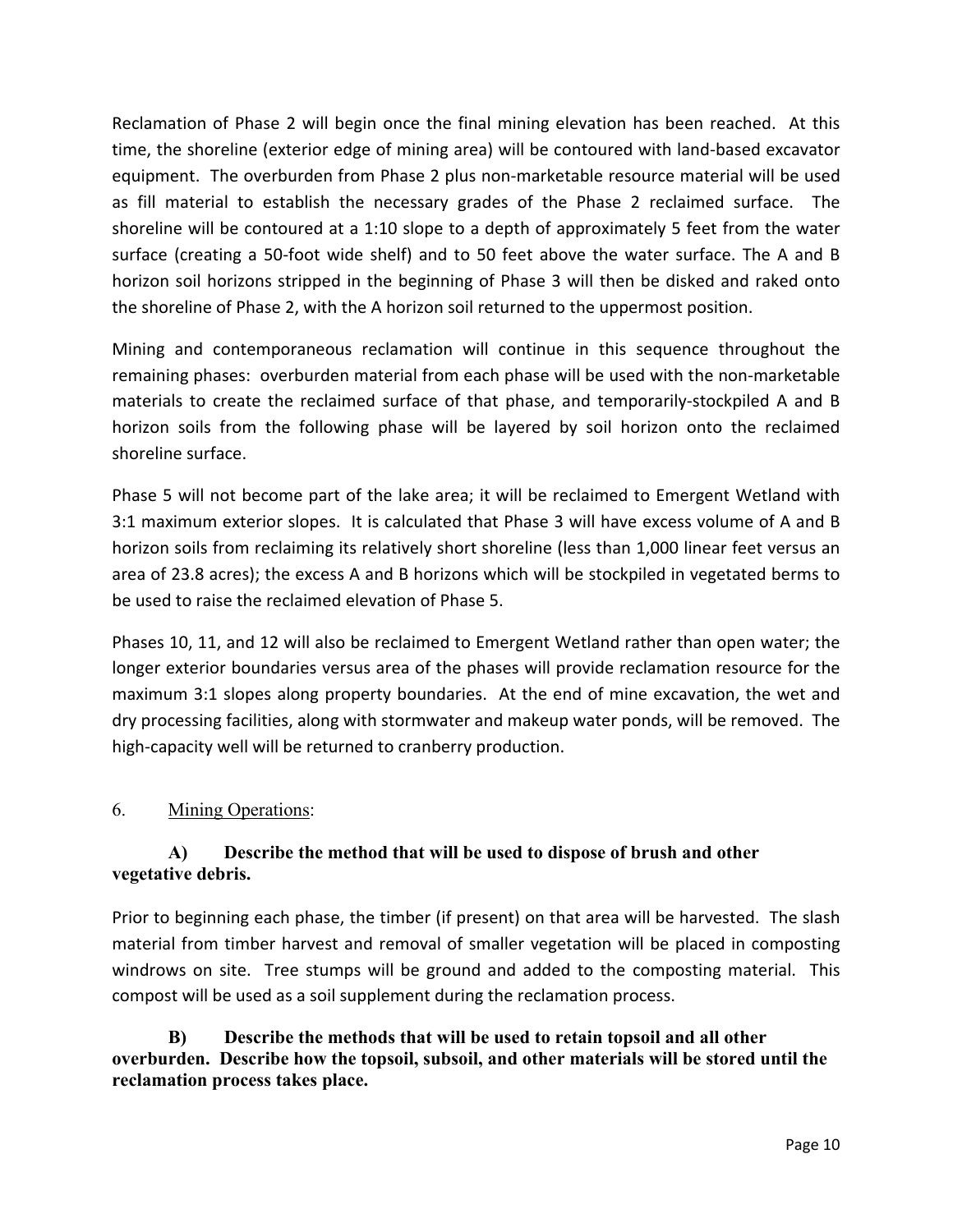A and B horizon soils and excavated overburden (if stored prior to reclamation) will be placed in berms. To the extent practicable, the A and B soil horizons will be isolated during the stripping operation and placed in separate berms. The berms will be labeled and stabilized with a protective starter vegetative cover. Berms will be constructed with a maximum 3:1 exterior slope

Mining and contemporaneous reclamation will continue in sequence throughout the mine phases: overburden material from each phase will be used with the non-marketable materials (over- and under-sized sandstone) to create the reclaimed surface of that phase, and the temporarily-stockpiled A and B horizon soils from the following phase will be layered by soil horizon onto the reclaimed shoreline surface.

Stockpiles of suitable reclamation soils, including A horizon, B horizon, overburden, and clean processing materials, will be maintained in clearly marked segregated berms on stable ground clear of drainageways and depressions. Stockpiles will be treated as necessary to prevent the establishment of weeds and may be temporarily stabilized by seeding with native prairie seeds and an innocuous cover crop, such as annual rye.

**C) Describe the processing methods that will be used at the site**. (Processing methods may include stockpiling and storage, blending, grading, crushing, screening and cleaning, scalping, dewatering, and dust control.) If there are none, please explain why they are not necessary.

The processing will consist of wet and dry processing plants, sand storage areas, transload rail spur, scale, and stormwater and settling ponds. A conceptual site plan for the processing area is depicted on Figure 5. Wet processing equipment may include conveyors, screeners, crushers, a hydrosizer, a water tank, a clarifier tank, a makeup water pond, and belt or plate presses. Sand will be screened to remove over-size material, which will be sent to a crusher and rescreened. Non-marketable material will be returned to the site, stored, and utilized in the reclamation process of that phase. Screened/crushed sand will be loaded into the hydrosizer via conveyor. Water from a storage tank will be pumped through the hydrosizer to sort the sand into various products. Sand at the desired size range will emerge from the hydrosizer and be piled via conveyor; excess water in the sand will gravity-drain into the make-up water pond system and be pumped back into the water tank. Sand, silt, and clay that is finer than the desired sand size (fines) will flow out of the hydrosizer to the clarifier. The intent of the settling pond/clarifier system will be to recirculate water for re-use to minimize the amount of groundwater pumping.

Stored, drained sand will be moved via conveyor to the propane or natural gas-powered dry processing area. Non-marketable materials that have been wet-treated in the processing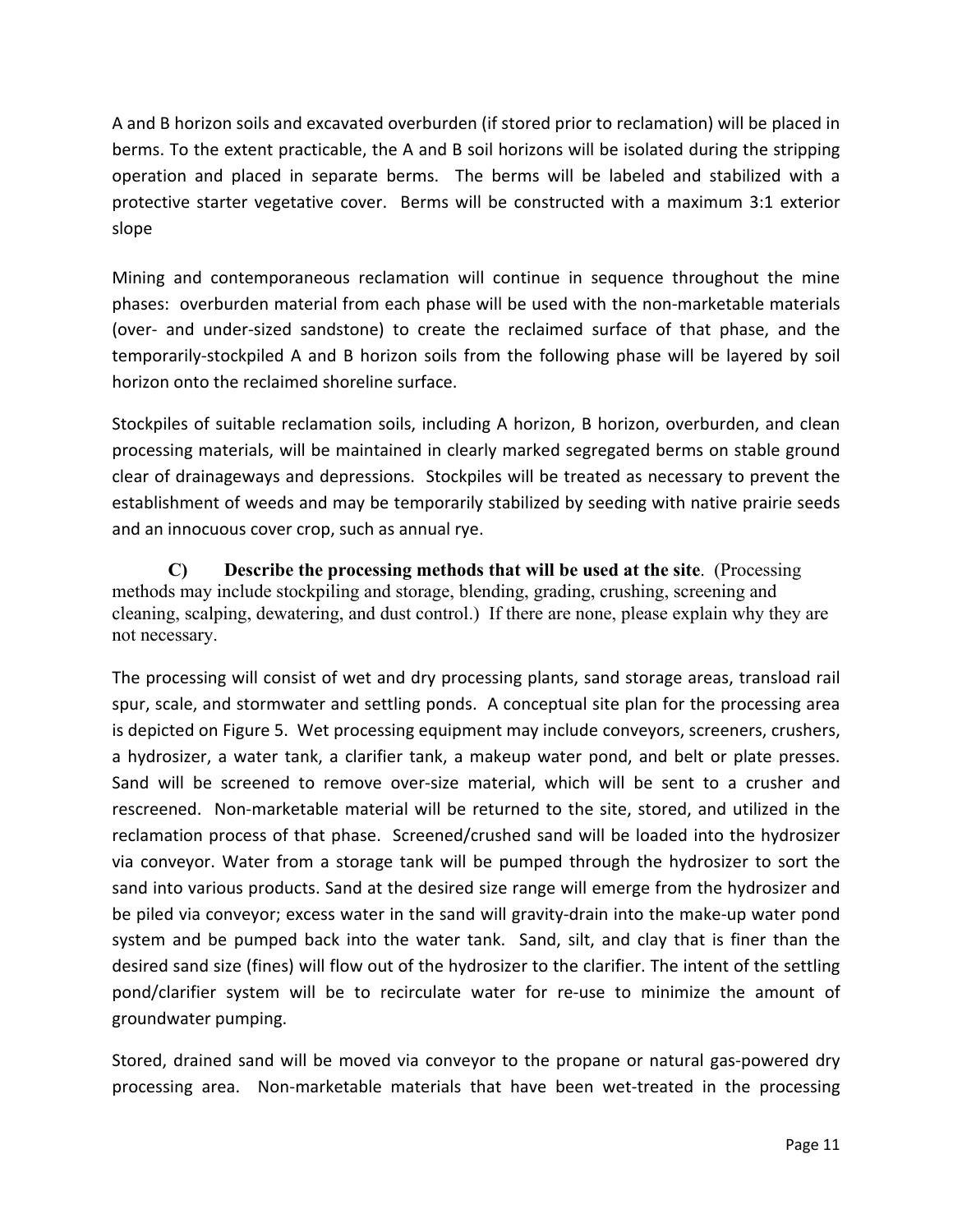operations will be stockpiled for reuse as reclamation material as needed. No off-site wastes will be received at this facility.

## **D) Describe the method of extraction**:

Mining will be accomplished to the extent practicable using earthmoving equipment such as skid steers, excavators, dozers, backhoes, vacuum and/or bucket dredges, front-end loaders, conveyors, and trucks. Machinery will utilize white noise back-up alarms.

## E) Will explosives be used? Yes No XX

Not planned due to local geology and characteristics of the sandstone deposit.

If yes, specify the types and methods used and describe what precautions will be used to prevent physical hazards to persons and neighboring property from flying debris, excessive air blasts, or ground vibrations. Depending on the mine's location to nearby structures, more detailed information may be required on the blasting program (such as a third-party blasting study).

In general, conventional excavation will be used to facilitate the extraction of the sandstone and blasting is not currently anticipated; however, blasting may be necessary if tightly cemented sandstone deposits are encountered. Blasting, if required, will be completed in compliance with Federal, State, and local laws and ordinances. Blasting will be limited to between the hours of 10:00 a.m. and 2:00 p.m. and notice will be given to residents within half a mile of the mine site, a minimum of 48 hours prior to blasting.

**F)** Will water be used at the site? Yes XX No (Water may be necessary for processing, dewatering, and to control dust at the mine site and on haul roads.) If yes, describe the volume of water that will be used in gallons per minute and gallons per day, the source of the water, and any treatment and water runoff control measures that will be used.

#### *1. Process Water*

A high-capacity well (ID 2595), permitted for 450 gallons per minute (GPM), is located on the northernmost mine site property, and is currently used in growing cranberries. This well may provide water for wash plant processing, if it is necessary to supplement water pumped from the makeup water pond and excavation area. The High-Capacity Well Construction Report is included in Appendix 6 of the *Valley Junction Nonmetallic Mining Reclamation Plan*.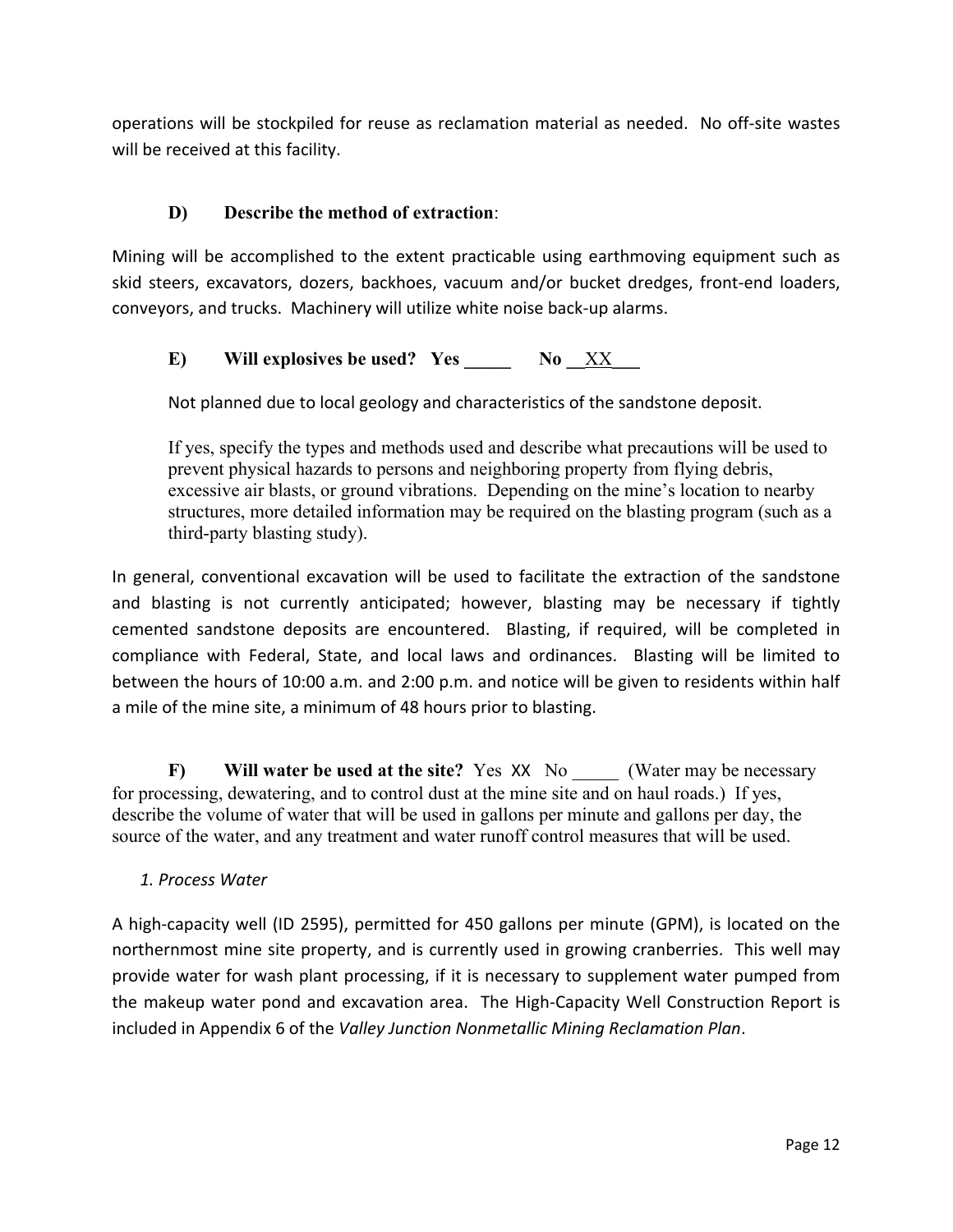The wash plant processing will rely on a settling pond/clarifier system to recirculate water for re-use to minimize the volume of groundwater pumping. Additionally, water may be pumped from the excavation for use in processing.

## *2. Stormwater*

Stormwater on the proposed project site is regulated by the WDNR and Monroe County. Mine operations shall be conducted in a manner that assures compliance with applicable water quality and stormwater management requirements. Erosion control and stormwater management will be implemented in accordance with the conditions of the State of Wisconsin *General Permit to Discharge under the Wisconsin Pollutant Discharge Elimination System WPDES Permit No. WI-B046515-6.* Specific erosion control devices utilized will be determined by referencing the Channel Erosion Control Matrix and Slope Erosion Matrix from the Wisconsin Department of Transportation Facilities Development Manual (Appendix 9 of the *Valley Junction Nonmetallic Mining Plan*).

A site-specific Storm Water Pollution Prevention Plan (SWPPP) will be prepared as required by the WDNR. The SWPPP and SWPPP Summary will be prepared and submitted for approval to the DNR as part of compliance with WPDES Permit No. WI-B046515-6. The general approach to stormwater management is summarized in the text below.

Prior to clearing, construction, or mining within a drainage area, potential off-site receiving areas will be protected by the installation and construction of the appropriate erosion control BMPs and stormwater facilities. Erosion control BMPs and stormwater ponds will be installed per the guidelines provided in the current WDNR Conservation Practice Standards (Appendix 9 of the *Valley Junction Nonmetallic Mining Plan*).

## *General Stormwater Design Approach*

It is the intent of the Operator and Site Manager to maximize infiltration and evaporation of stormwater on-site, and to use stormwater as part of the make-up processing water. Stormwater from areas of active mine operation will be internally drained on site. In addition to the internally-drained stormwater management system for the site, stormwater controls will be installed to prevent discharge of runoff to the waters of the state. Multiple, multi-stage stormwater treatment ponds will be located on site with the ability to control a 100-year, 24 hour rainfall event, keeping off-site discharges consistent with pre-mining conditions.

Stormwater ponds will be sited at lower elevations across the project and are not expected to penetrate the bedrock surface. Additionally, the ponds will be located a minimum of 500 feet from navigable waters.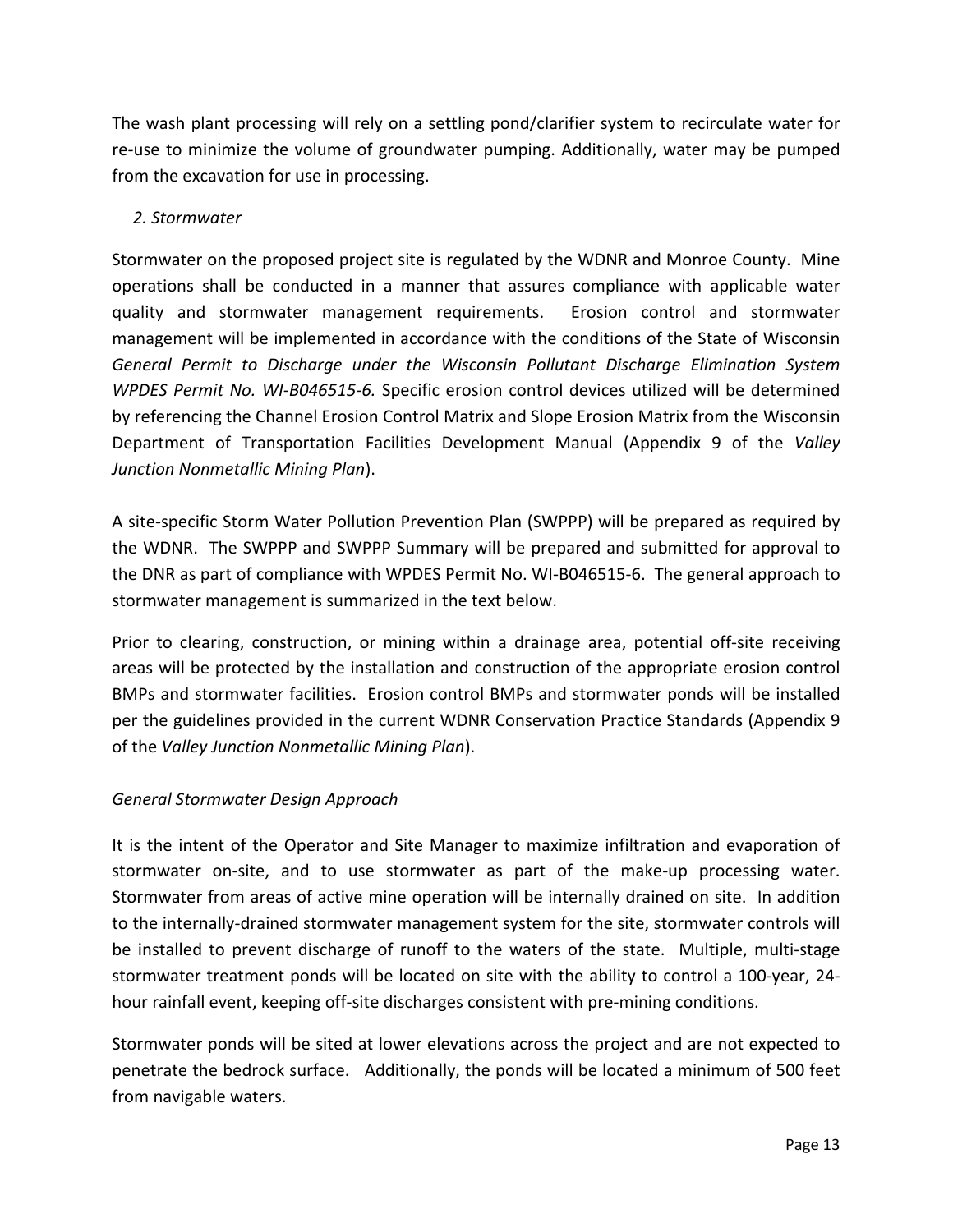#### *Mining Site*

The following WDNR Conservation Practice Standards will be followed in managing stormwater on the mine site (a copy of each can be found in Appendix 9 of the *Valley Junction Nonmetallic Mining Plan* or current edition):

- Wet Detention Pond (1001)
- Infiltration Basin (1003) along with Site Evaluation for Stormwater Infiltration (1002)
- Vegetated Infiltration Swale (1005)
- Infiltration Trench (1007).

Stormwater facilities will be built in advance of site disturbance. Diversion channels will be utilized to route off-site stormwater runoff away from the mine and stormwater treatment where possible**.** Stormwater treatment facilities will be constructed at approximately the lowest part of each phase, enabling runoff to flow into the facilities either through natural methods or via man-made swales that direct flow. Facilities will be sized based on the area of land disturbed, to accept and treat the runoff from the 100-year, 24-hour event.

Infiltration basins will be the primary treatment, with wet pond pre-treatment integrated into the stormwater management plan. The discharge from the wet ponds is proposed to be regulated through a two-stage outlet. In small events, a pipe will allow small flows to leave the pond, not cutting off flow to the receiving stream but slowing down and treating runoff for suspended solids. As events get larger, release rates will increase and a secondary weir will engage to allow flow to discharge to the infiltration basin.

Infiltration basins will also employ a staged outlet that slowly releases smaller storm events and gradually increases release rates through orifices, pipes, and weirs. The runoff for the 100-year, 24-hour event will pass safely through both the wet ponds and infiltration basins with freeboard. Automatic pressure transducers (instead of staff gauges) will be installed in stilling wells in the infiltration basin to collect continuous water level data. These data will be used to calculate infiltration rates within each infiltration basin. In the event that the expected rate of infiltration in any given basin decreases, the Site Manager will work with Monroe County to implement changes to increase the infiltration rates to the original prescribed levels. This may include removal of sediment build-up in ponds, weirs, and piping. Records of measurements from the pressure transducers will be submitted to Monroe County within the annual site report, or upon written request.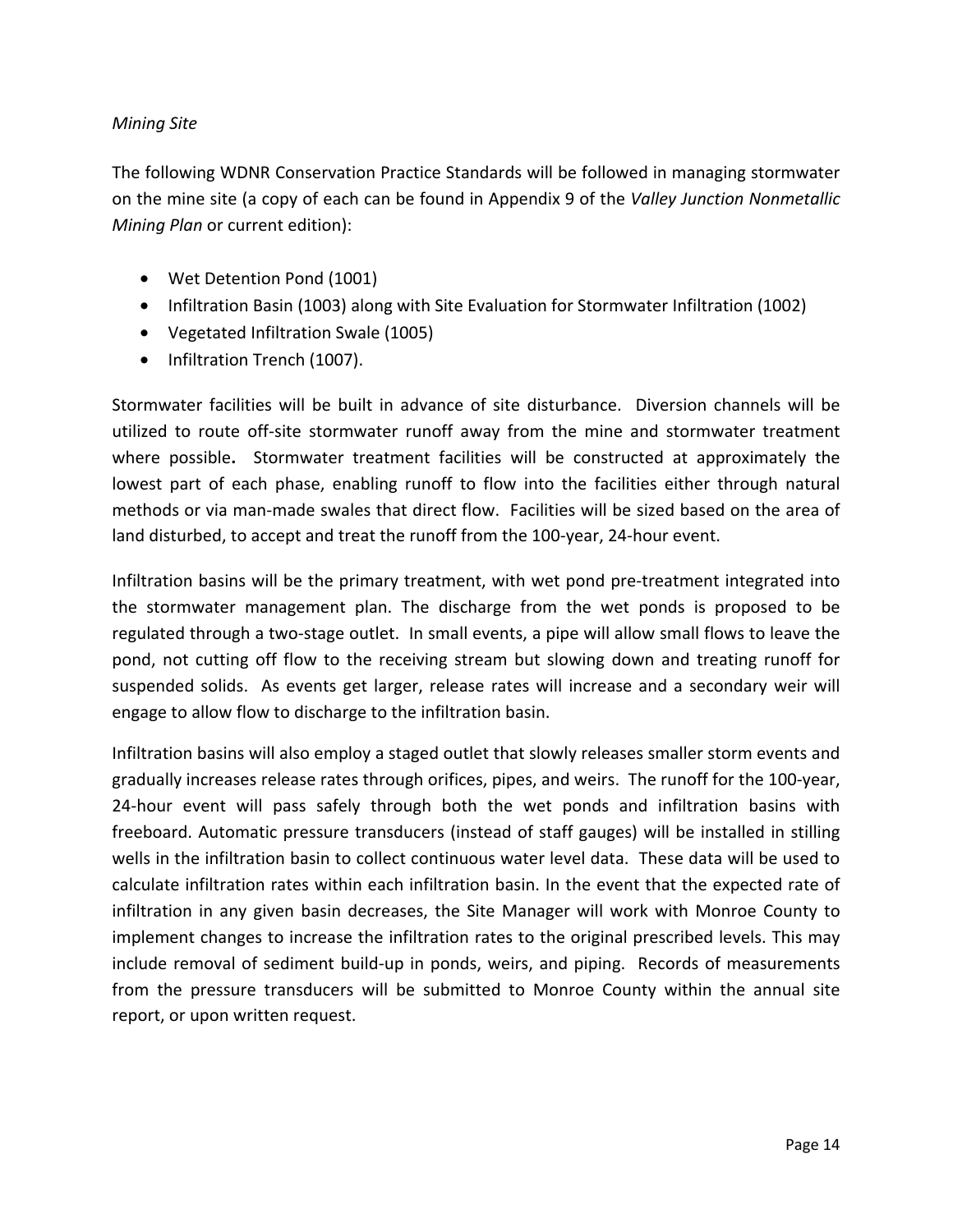With a wet pond pretreatment and infiltration basin combination for stormwater management, runoff is slowed down and treated, infiltration is provided, and flow is not cut off to the tributary streams.

### *Processing Area*

The processing and stockpile area will have a stormwater facility with infiltration as the primary treatment with wet pond pretreatment integrated into the SWPPP. The system will be designed to capture the runoff from the 100-year, 24-hour rainfall event, with wet pond(s) discharging through staged outlets to infiltration basins with another staged outlet. The wash plant will operate as a closed loop system; process water will not be discharged off-site.

See also the erosion control measures described in 8 E).

**G) Describe the methods used to control dust at the site.** This includes mining processes, on haul roads, and while transporting materials to and from the mining operation. Be as complete as possible.

Fugitive dust emissions will be limited by the moist condition of the excavated resource, enclosed wet and dry processing operations, covered gravity-chute loading for rail cars, vegetated berms, and covered rail cars. Dust control will be implemented consistent with NR 415.075.

The Operator will install two moveable/mobile air quality monitors with removable filters "upwind" and "downwind" in order to determine the air quality as it moves on and off the site. The mine Operator shall work with Monroe County in placement of the monitors. At the direction of the Monroe County Land Conservation Department, the filters will be periodically sent to an independent, licensed laboratory to be analyzed, with costs paid by the Operator. Operator will submit copies of Construction and/or Operation Air Quality Permits required by the WDNR to Monroe County. Valley Junction Mine will not exceed the current National Ambient Air Quality Standards for  $PM_{2.5}$  and  $PM_{10}$ . The information submitted to Monroe County will be public information.

 **H) Will fuel tanks, solvents, explosives, or other chemicals be stored on site?**  Yes XX No If yes, describe these materials in detail and explain how they will be secured and stored, and the method of containment. Indicate locations of storage facilities on a site map of the proposed mining operation, which should be attached to this application.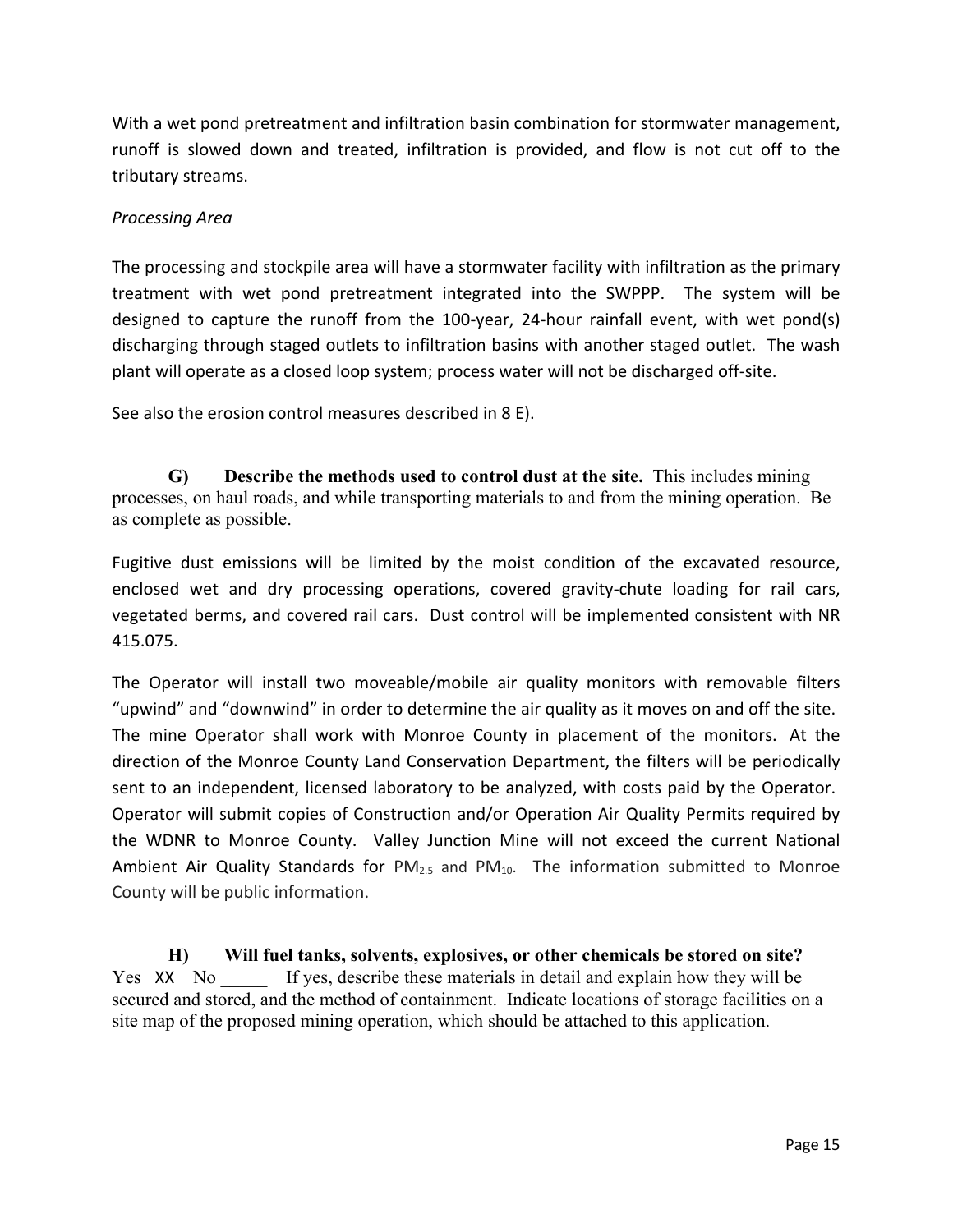A fueling station will be located in the processing area (Figure 5) and will adhere to current fuel storage standards. The tank will be of double-wall construction and will be located inside a concrete containment area designed to contain a minimum of 1.5 times the tank volume.

Spills and leaks together are the largest industrial source of stormwater pollution. Thus, required Storm Water Pollution Prevention Plan (SWPPP) will specify material handling procedures and storage requirements for significant materials. Equipment and procedures necessary for cleaning up spills and preventing the spilled materials from being discharged will also be identified. All employees shall be informed of the proper procedures for preventing and responding to spills during annual SWPPP training.

Onsite chemical storage shall be within buildings or be otherwise adequately covered and secured to limit the potential of stormwater contamination and tampering by unauthorized individuals. Adequate space will also be provided to simplify material transfer and provide easier, safer access for inspection. Material containers shall be stored according to manufacturer recommendations in order to avoid collapse or damage of containers that could otherwise result from improper weight distribution. Metal containers shall be stored on pallets, or otherwise off the floor, to prevent corrosion that could result from containers coming in contact with moisture on the ground.

All containers shall be properly labeled to show the name and type of substance, stock number, expiration date, handling procedures, and First Aid information. Proper container labeling will minimize the risk of improper disposal. All Material Safety Data Sheets shall be located on site and accessible on the plant computer system.

The SWPPP permit, when issued, requires that the DNR be immediately notified of an accidental release or spill of any hazardous substance to the environment as required in NR 706 and NR 205.07(3) (b). The 24-hour toll free spills hotline is 1-800-943-0003.

**I) Will any structures need to be established on the site?** Yes XX No \_\_\_\_\_ This includes any storage shed, portable toilet, employee facility, etc. If yes, specify the number, type, and location.

Please see Figure 5.

- Wash plant
- Dry plant
- Four silos
- Small office building (private sanitary sewage treatment and potable water well)
- Water tank
- Clarifier
- Conveyors, hoppers, one transload structure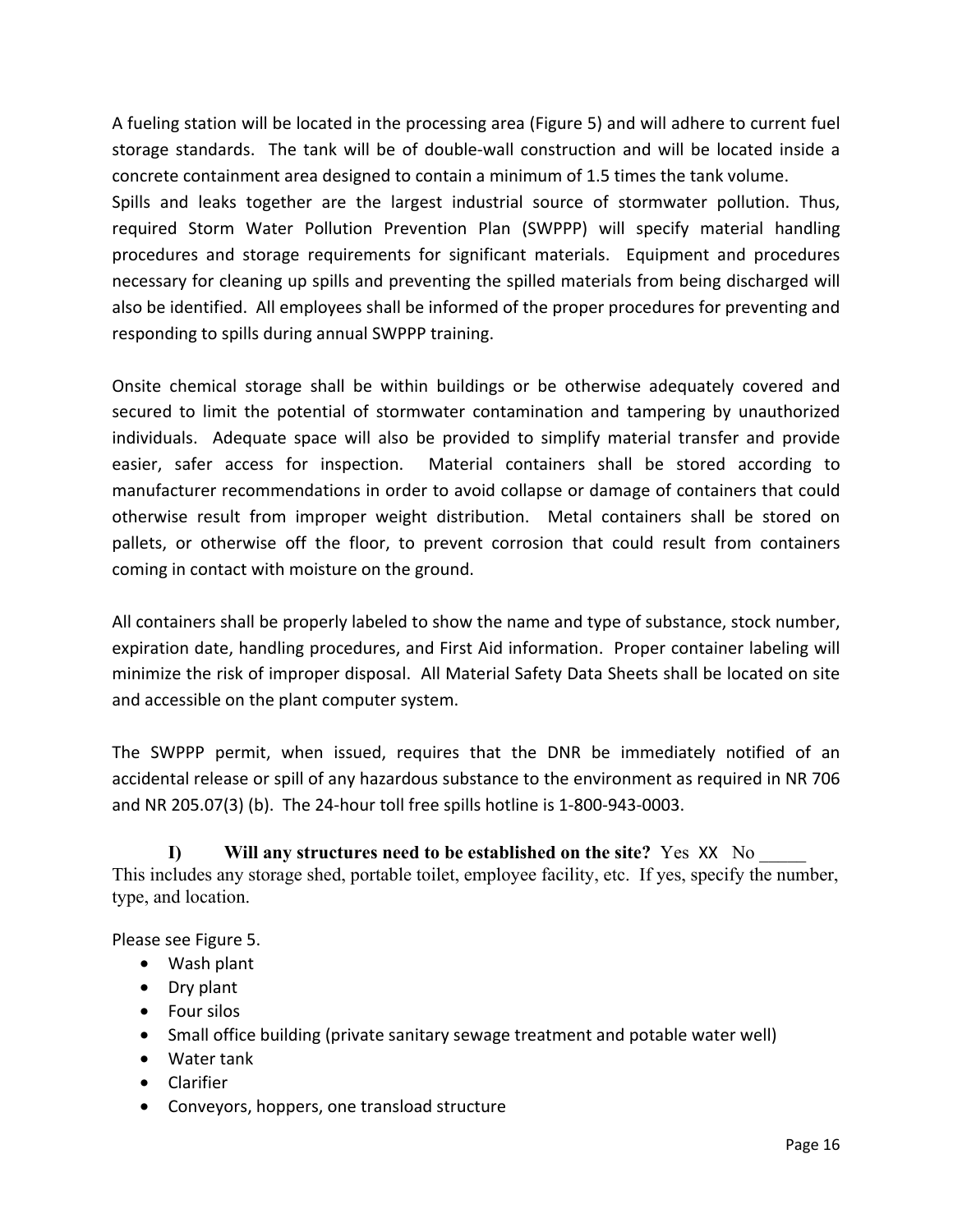## **J) How many employees are expected to work at the site and the associated facilities?**

Eight to ten full-time employees are expected be employed during construction; twelve to fifteen full-time employees are expected to be employed once the processing plants and load out are completed and the mine is operational.

## **K) Hours/days of operation (including maintenance):**

Hours of mine operation will be limited to between 6 a.m. and 2 a.m. the next day, Monday through Saturday a.m., and between 6 a.m. and 6 p.m. on Saturday. Site operation, except for equipment maintenance, will not be conducted on Saturdays after 6 p.m., Sundays, or legal holidays.

Sand processing will take place within enclosed wet and dry processing facilities, allowing for four-season processing.

## **L) Length of time the mine is to remain operational**.

The life of the Valley Junction Mine is estimated to be 20 to 25 years, depending on market conditions. An approximate condensed timetable for mining operations appears in the table below.

| Year      | <b>Begin</b> |                                  |
|-----------|--------------|----------------------------------|
| (approx.) | Phase        | Acres                            |
| 2019      | 1            | 16.3                             |
| 2020      | 2            | 14.3                             |
| 2022      | 3            | 23.7                             |
| 2025      | 4            | 24.0                             |
| 2027      | 5            | 7.9                              |
| 2028      | 6            | 15.4                             |
| 2030      | 7            | 19.7                             |
| 2032      | 8            | 18.3                             |
| 2034      | 9            | 11.4                             |
| 2035      | 10           | 9.5                              |
| 2036      | 11           | 13.0                             |
| 2037      | 12           | 25.7                             |
| 2039      |              | <b>Estimated mine completion</b> |

## **Approximate Mine Timetable for Sandstone Excavation, Processing, and Reclamation**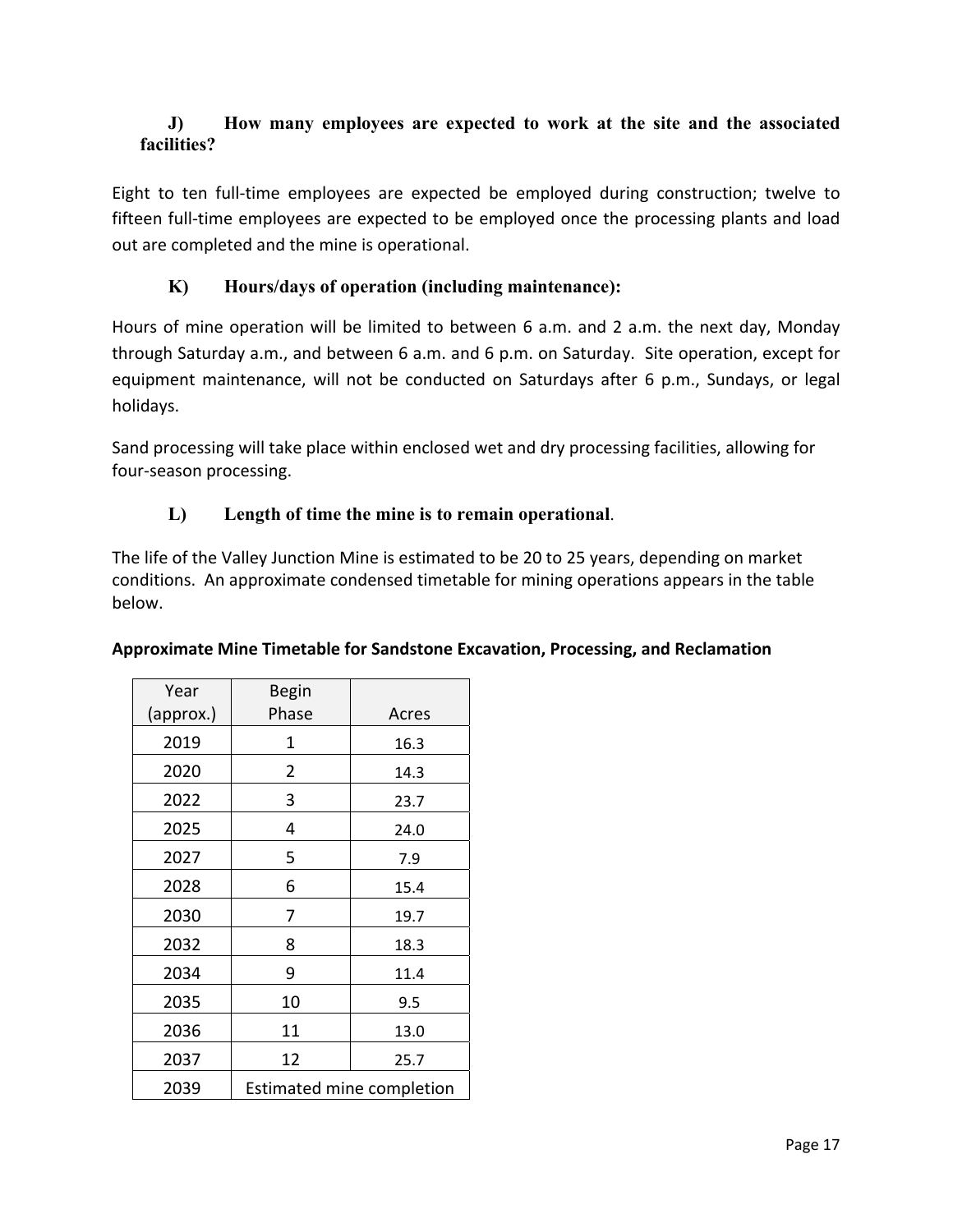#### **Notes:**

- This projected timeline assumes continuous mining and processing at approximately 1.5 million tons of raw sandstone resource per year.
- The processing, stockpile, and transload area will remain throughout the mine lifetime. Reclamation on Phase 2 will begin as soon as Phase 2 mining is complete and will continue contemporaneously throughout the life of the mine. The maximum unreclaimed area at any one time during the estimated 20-year life of the mine would be: the area of the active phase, plus the area of interior shoreline from previous phases, plus the processing area.

### **7. Trucking Operations.**

It is planned that the processed sand will be transported by rail car from a spur constructed off the current Union Pacific Railroad, MP 168.02 - 169.20 Altoona Subdivision, Warrens, Monroe Co., Wisconsin. Please see Figures 4 and 5.

If processed sand is ready for transport before the rail spur is completed on site, the Operator plans the following temporary trucking operation.

- A) Number of truck loads per day: If temporary trucking is necessary, road agreements would need to allow for up to 200 trucks per day.
- B) Proposed hours trucks will operate:

7 a.m. to 7 p.m., Monday through Saturday; no hauling on Sundays or holidays.

- C) Maximum weight per truck load: 22 tons
- D) Types of trucks that will be used: quad axle dump truck

 E) What Town and County roads will be used to transport material? Please provide a complete description with a map showing all roads proposed to be used to transport materials and to return to the site. Performance bonds or other financial security may be required for the repair and/or maintenance of all Town roads that may be used or affected in any adverse ways. What specific actions are proposed to ensure that Town roads will be maintained to a safe and secure condition?

Dump trucks would exit the site turning east onto Concord Avenue (a Town road). After 0.60 mile the trucks would turn south on County Highway N, leaving the Town of Lincoln and heading toward Tomah. During construction of the processing area, eight-axle lowboy trucks up to 60 tons may be required on Concord Avenue.

The Operator will pay the road maintenance costs for Concord Avenue between the project site and County Highway N during the period of temporary trucking use as set out in a road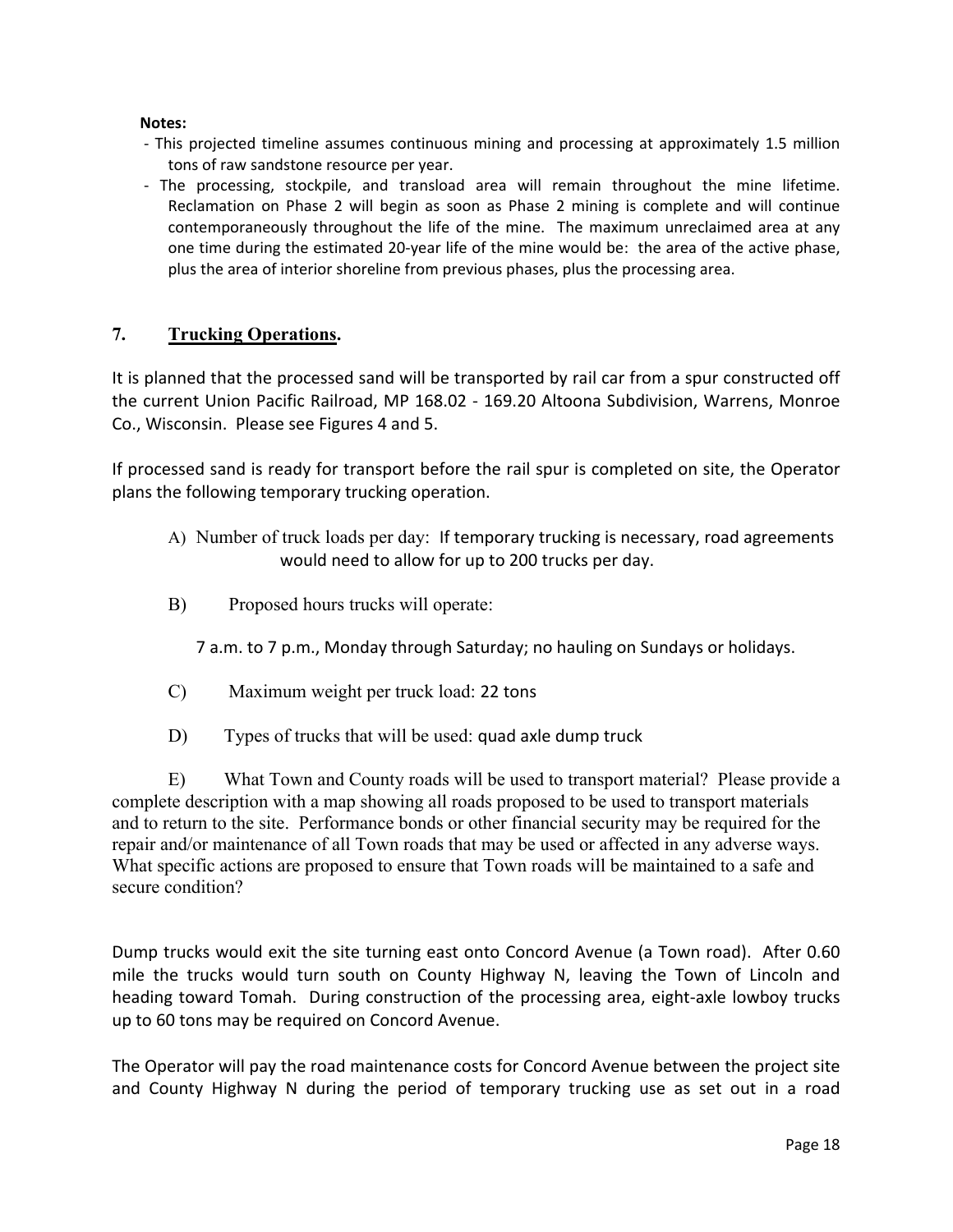maintenance agreement or, if maintenance is performed by the Town, then the costs of such maintenance.

## **8. Environmental.**

**A) List resources that may be impacted by this project** such as timber, agriculture, surface water, ground water, air quality, noise pollution, and plant, wildlife or fish habitat. Describe measures that will be taken to mitigate those impacts.

#### *Timber and Agriculture*

The proposed Valley Junction Mine site consists of cropped agricultural fields, mixed deciduous forest, and planted coniferous groves.

Sandy soils dominate the site, covering over 90 percent of the mine area, with sandy loam comprising the remainder of the A and B horizons. Seven percent (14 acres) of the mining area has a soil type classified as prime farmland. The quality of timber and farmland on the mine area do not qualify them for mitigation. Revegetation outlined in the Reclamation Plan will return previously drained areas to wetlands.

#### *Surface Water/Wetlands*

A wetland delineation was completed in July 2018 for the Valley Junction mine properties by Ingraham Technical Services, Inc. Delineated wetlands are located on the mine site property in areas that will not be disturbed by mine activities (excavation, processing, and transportation) and are shown on Figure 7. See Appendix 5 of the *Valley Junction Nonmetallic Mining Reclamation Plan* for a copy of the completed delineation. A 75-foot buffer will be maintained between active mine areas and wetlands, per Wisconsin Admin. Code Chapter NR 115.

Reclamation of the mining phases will create an approximately 160-acre lake with 10:1 shoreline seeded with Emergent Wetland species, and planted out to 2-foot depth with a live siltation construction system and reed clump installations. The two types of reclamation planting will create a transition zone between the open water lake and the existing wetlands on the remainder of the project site.

While no impacts are anticipated to the sphagnum operation west of the mine site, Valley Sands will work with the owners to ensure the seed mix used for reclamation will not adversely impact the operation.

#### *Groundwater*

Please refer to item 5 C).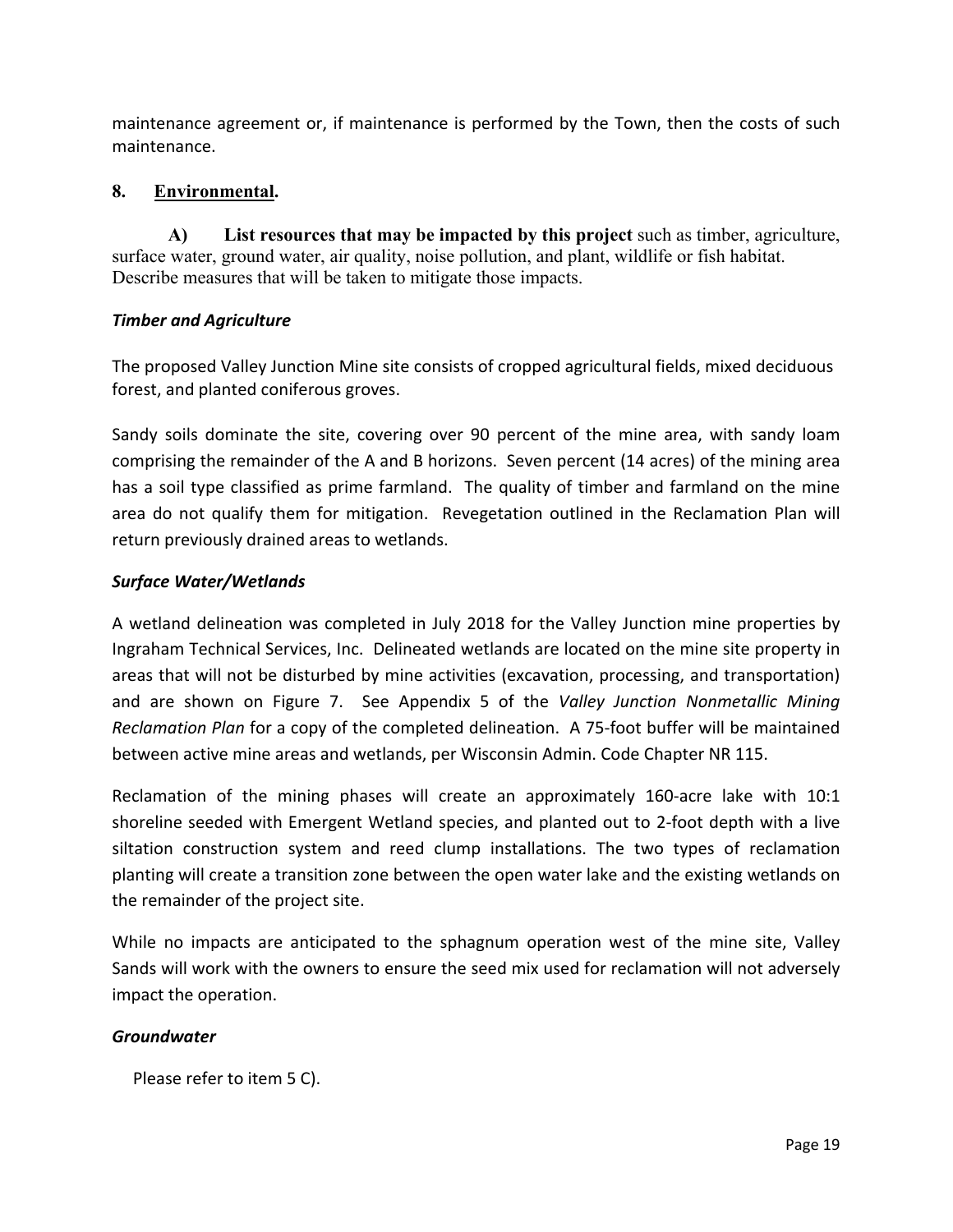## *Air Quality*

Please refer to item 6 G).

#### *Noise Pollution*

Noise produced by excavation and processing activities will be mitigated by:

- the distance of the activities from sensitive receptors;
- the distance of the activities from roads and residences;
- the enclosed processing facilities;
- the construction of screening berms (described in *Reclamation Plan*) around the processing area and active mine phase.

#### *Endangered Species*

Please refer to item 9 B).

#### *Wildlife*

Sixty percent of the mineable acreage has wildlife habitats that are highly managed agricultural cropland and pine plantation. Species are limited to those capable of co-existing with human activities, such as White-tailed Deer, North American Raccoon, Striped Skunk, Wild Turkey, Ring-Necked Pheasant, and a variety of small rodents, reptiles, and song birds.

The mixed deciduous forest on the west side of the mineable acreage marks a transition zone between the wetlands to the north and west and the managed agricultural areas (including humanmade cranberry ponds) to the east. The limited size of forest remnants restricts the variety of wildlife but could support species listed above plus the Wood Turtles, Snowshoe Hare, and American Woodcock. A wide variety of reptiles, amphibians, birds, and insects likely inhabit the wetlands that are west of the mine area; a 75-foot buffer will be maintained between delineated wetlands and site disturbance, and conservation BMPs will be installed for their protection.

The proposed final land use of the mine area into a lake with shoreline Emergent Wetlands and a vegetation-protected littoral zone will result in approximately 55 acres of new wetlands, approximately 5 acres of shallow habitats for amphibians and wading birds, and approximately 160 acres of deeper open water for waterfowl and fish habitat.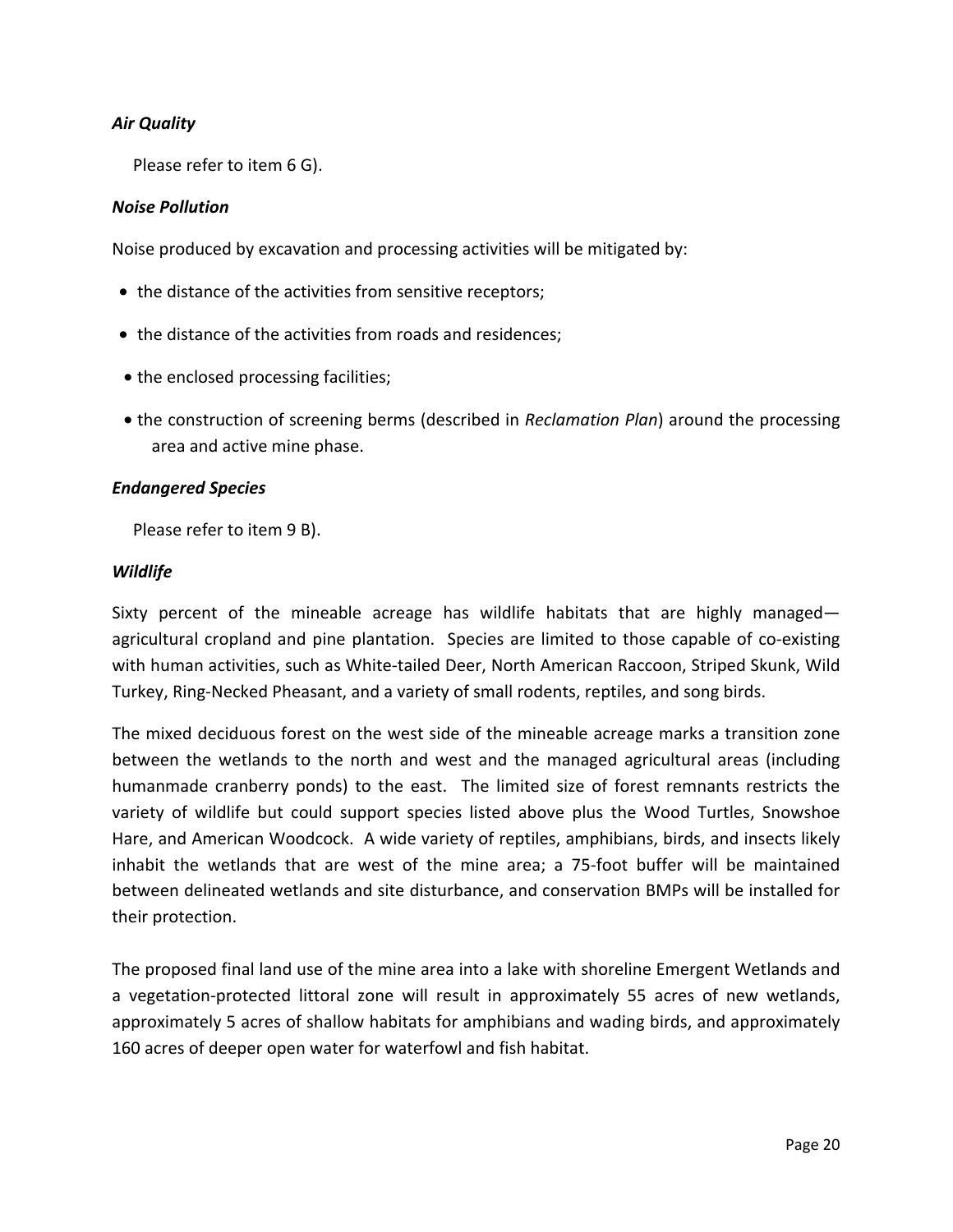## **B) Are there any known endangered species on or near the mine site?**

Yes XX No If yes, describe the species and whether an environmental impact statement will need to be prepared.

An Endangered Resources Review for the mine site properties was requested from the Wisconsin Department of Natural Resources (WDNR) by Summit Envirosolutions, Inc., and was received on April 3, 2018. Two species were recorded as endangered resources within the project area and/or the surrounding area.

• Karner Blue Butterfly (*Lycaeides melissa samuelis)*  The project is located within the Karner Blue Butterfly (KBB) High Potential Range (HPR). Suitable habitat and the host plant (wild lupine) may be present at the project site.

#### *Required Measures to comply with endangered species laws:*

Wild lupine *(Lupinus perennis)* surveys must be conducted by a qualified botanist prior to any ground disturbance at the site, and survey forms will need to be submitted to the WDNR. Additional surveys may be required to determine the presence of the KBB; if present, measures to avoid impacts to the KBB must be coordinated with the U.S. Fish and Wildlife Services or the WDNR HCP Coordinator. See Appendix 8 of the *Valley Junction Nonmetallic Mining Reclamation Plan* for details about required surveys and submittals.

• Blanding's Turtle (*Emydoidea blandingii*) Suitable habitat for the Blanding's Turtle may be present within the project site.

#### *Recommended Measures to help conserve Wisconsin's endangered resources:*

Avoid impacts to wetlands and water bodies at all times; Install and maintain WDNR Amphibian and Reptile Exclusion Fencing during appropriate times of the year. See Appendix 8 of the *Valley Junction Nonmetallic Mining Reclamation Plan* for details on the dates of active and nesting seasons.

A copy of the complete Endangered Resources Review (ERR Log #18-129) is included in Appendix 8 of the *Valley Junction Nonmetallic Mining Reclamation Plan*.

The Bald Eagle (*Haliaeetus leucocephalus*) is separately protected by the *Bald and Golden Eagle Protection Act*, although not included in the NHI database or the Endangered Resources Review; Bald Eagles are not recorded as nesting in the Townships of La Grange or Lincoln in Monroe County as of July 2017 (Appendix 8 *Valley Junction Nonmetallic Mining Reclamation Plan*).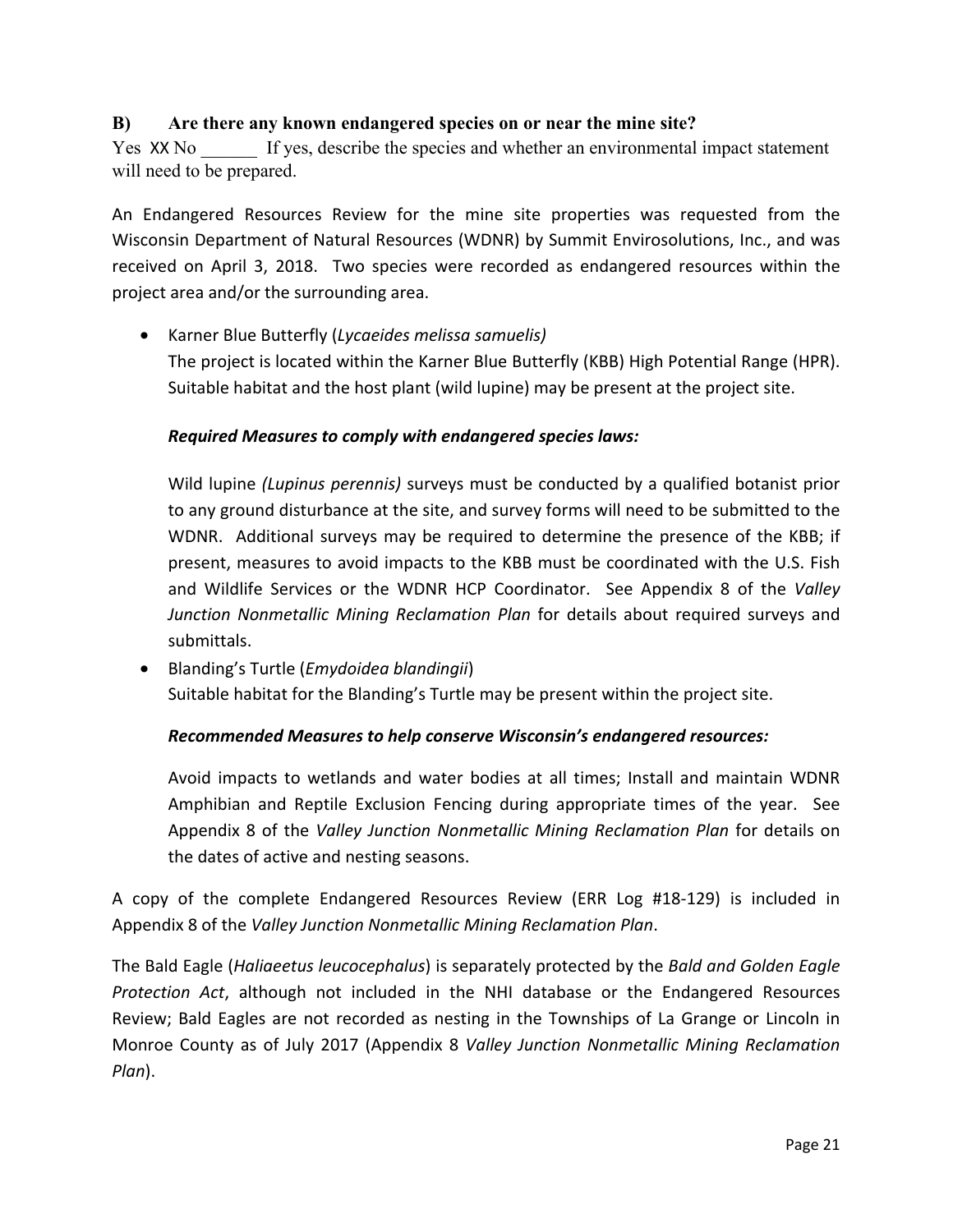**C) Are there any known acid producing minerals or soils present?** Yes \_\_ No XX If yes, how will acid water pollution from the excavation, stockpiling, and waste areas be controlled?

Not applicable.

**D) What is the schedule and method for well monitoring within a 1/4 mile of the mine's boundaries before, during and after the mine is opened, worked, and reclaimed? (Monitoring distance may need to be increased if the mine depth is near the water table, dewatering is used, or explosives are used).** 

Please refer to description in 5 C).

## **E) Describe erosion control practices that will be used during mining. If no measures will be used, explain why none are needed.**

Erosion control measures employed at the site will follow current Best Management Practices (BMPs). WDNR Conservation Practice Standards are in parentheses; a copy of each is included in Appendix 9 of the *Valley Junction Nonmetallic Mining Reclamation Plan*.

- Erosion bales and sediment logs will be placed as ditch checks in swales and ditches (Sediment Bale Barrier - 1055, Ditch Checks - 1062).
- Perimeter control and slope interruption products may be used to slow sediment-laden sheet runoff from small areas of disturbed soil (Interim Manufactured Perimeter Control and Slope Interruption Produces - 1071).
- Sediment traps and basins may be installed as necessary to intercept and retain sediment-laden runoff (Sediment Traps - 1063, Sediment Basins - 1064).
- Silt fence will be installed at the edges of berms and stockpiles and outside the active mine area, where it may not be protected by previously installed erosion control measures (Silt Fence - 1056).
- Seed and mulch will be applied on berms, permanent stockpiles, diversions, and channels located outside the active mine area, and on the mine area that is no longer active (Seeding - 1059, Mulching - 1058).
- Temporary erosion control seeding: A temporary stabilization seed mix will be used to provide erosion and invasive species control where disturbed areas require vegetation and are not at final reclamation grade. Hay/straw mulch may be applied using a conventional blower and then seeded with a quick-cover annual wetland species, such as *Bidens cernua* (Nodding Bur-Marigold) or *Bidens Frondosa* (Common Beggar-Tick). Seeding for each disturbed area will be performed using drill seeding or hand spreading and will follow procedures described in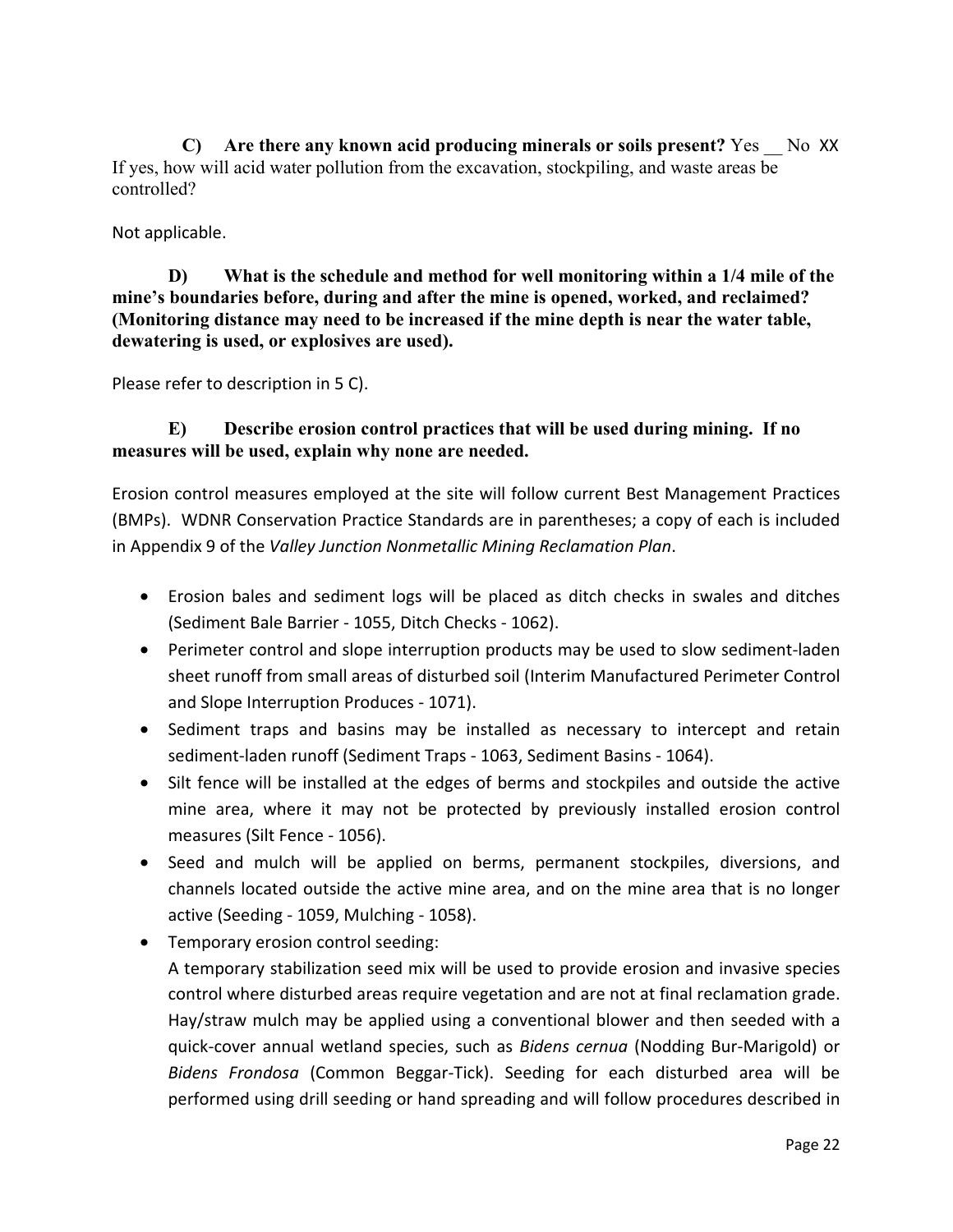Section 630 of the *Wisconsin Department of Transportation Standard Specification for Highway and Structure Construction* (2018 Edition WisDOT Standard Specifications, or current edition, Appendix 11 of *Valley Junction Nonmetallic Mining Reclamation Plan)* The seed will be spread at a rate consistent with the manufacturer's recommendations. Areas will be mulched following procedures described in Section 627—Mulching of the WisDOT Standard Specifications.

- Final reclamation seeding is discussed in 9 I).
- Erosion mats will be placed in concentrated flow channels and on slopes greater than 4:1 (Channel Erosion Mat - 1053, Non-Channel Erosion Mat - 1052).
- Rock rip-rap will be placed where necessary as ditch checks, channel liners, and at inlet/outlet structures (Ditch Checks - 1062).

Erosion control BMPs will be inspected weekly and within 24 hours after rainfall events of onehalf inch or greater during a 24-hour period until the drainage area has been either temporarily or permanently reclaimed. In the event of slope failures, failed seeding, or persistent erosion problems, additional BMPs will be assessed and applied where practicable. BMPs may include hydro seeding, silt fence, erosion control mats, turf reinforcement mats, water diversions, rocklined chutes, slope breaks, soil stabilizers, and inlet protection.

**F) Describe measures that will be taken to screen the operation from view of surrounding land uses** or an explanation of why such measures are not needed. If they are not needed, please include photos of the area (aerial or ground level). Please show the areas affected on a map.

The mine site is on the opposite side of the railroad tracks and embankment from all roads, and the mineable area is not adjacent to town or county roads.

A and B horizon soils and excavated overburden from Phase 2 will be used to create berms around the wet and dry processing plant and sand storage areas (Figure 5). Berms will be constructed with a 3:1 exterior slope. To the extent practicable, the A and B soil horizons will be isolated during the stripping operation and placed in separate berms. The berms will be labeled and stabilized with a protective starter vegetative cover. These berms will serve as both site screening and material storage for final reclamation of the processing area.

As mining progresses, A and B horizon soils will be temporarily bermed along the outer edge of the active phase to serve as screening and storage.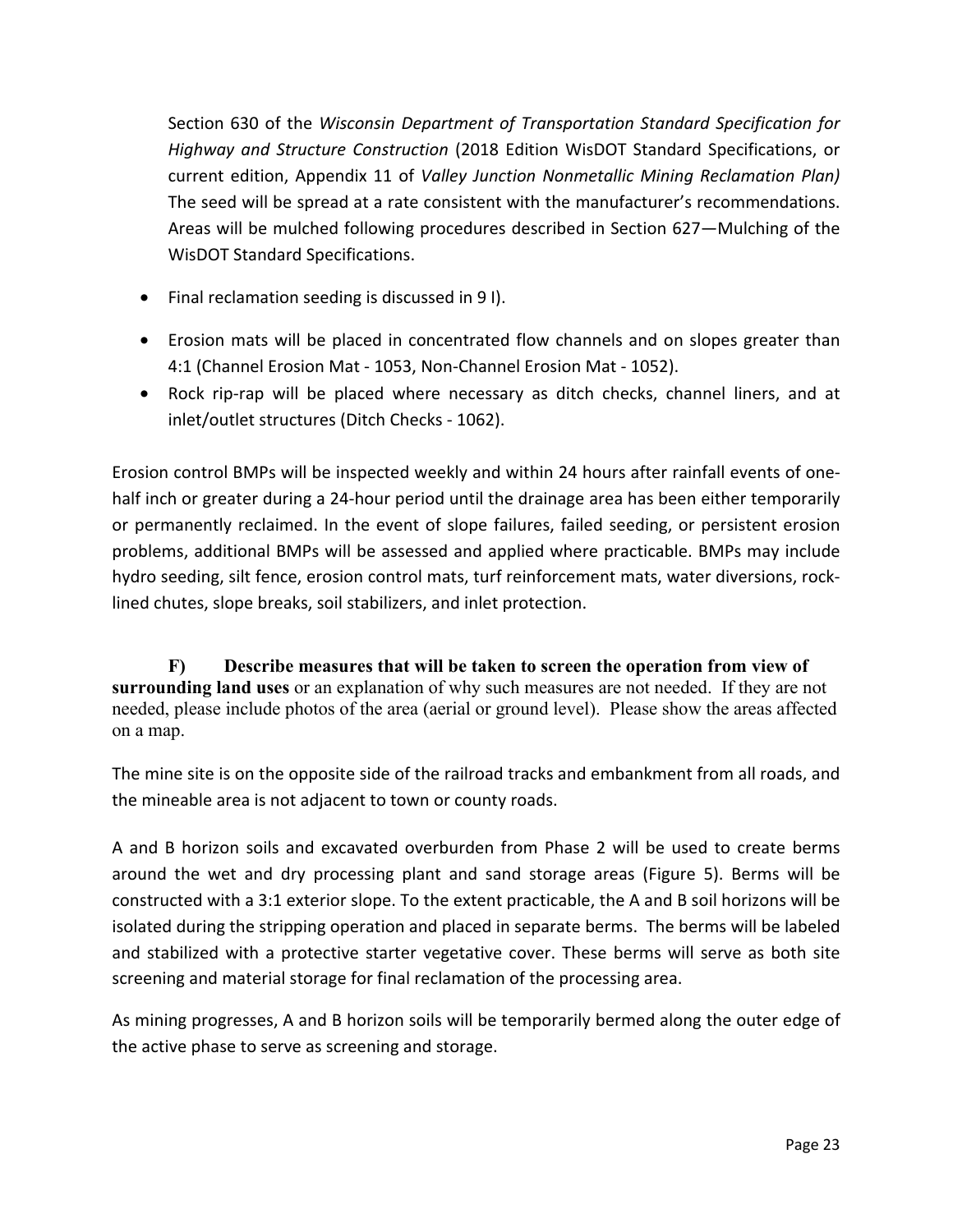**9. Reclamation**. The County reclamation plan for the proposed mining site shall be submitted to the Town with this application for review by the Town.

 **A) Describe progressive reclamation activities that will occur over the life of the operation.** Be complete in the description. If necessary, show the reclamation in the various phases.

The proposed final land use of the mine area into a lake with shoreline Emergent Wetlands and a vegetation-protected littoral zone will result in approximately 55 acres of new wetlands, approximately 5 acres of shallow habitats for amphibians and wading birds, and approximately 160 acres of deeper open water for waterfowl and fish habitat.

Contemporaneous reclamation of the mined areas will be promoted by mining to the proposed final lake contours. Reclamation and revegetation into wetland along the lake shore will begin once mining activities are complete in each phase. Conceptual reclamation areas are shown on Figure 7. Site revegetation will also allow the transition of newly planted areas into the wetland buffers to increase the overall size of wetland habitat on the project site.

In addition to being adjacent to a large area of wetlands to the west, the site exhibits several conditions that indicate wetland as the appropriate reclamation land use: the water table is close to the ground surface, allowing necessary hydrology; the site does not receive stormwater inputs from off-site; the site is isolated from traffic and development; restoring the hydrology will not affect neighboring properties; and the site is upstream from invasive species stands.

Site reclamation and revegetation will follow an adaptive management process throughout the life of the mine and reclamation program. Adaptive management involves the continuous refinement of the reclamation process in order to achieve success against the performance criteria. This allows Valley Sand the option to take advantage of the latest scientific and technological techniques for accomplishing successful reclamation.

Reclamation of Phase 2 will begin once the final mining elevation has been reached. At this time, the shoreline (exterior edge of mining area) will be contoured with land-based excavator equipment. The overburden from Phase 2 plus non-marketable resource material will be used as fill material to establish the necessary grades of the Phase 2 reclaimed surface. The shoreline will be contoured at a 1:10 slope to a depth of approximately 5 feet from the water surface (creating a 50-foot wide shelf) and to 50 feet above the water surface. The A and B horizon soil horizons stripped in the beginning of Phase 3 will then be disked and raked onto the shoreline of Phase 2, with the A horizon soil returned to the uppermost position.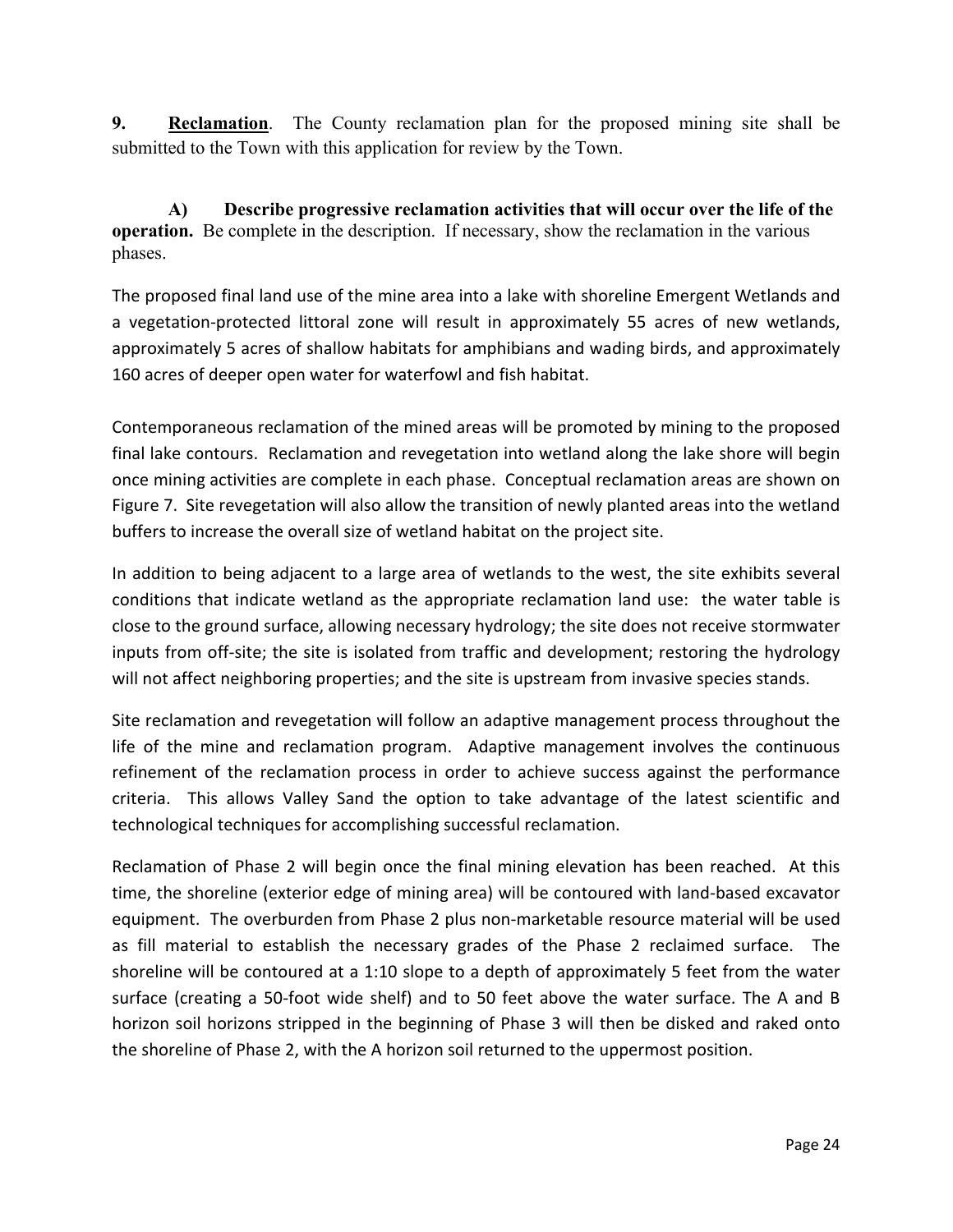Mining and contemporaneous reclamation will continue in this sequence throughout the remaining phases: overburden material from each phase will be used with the non-marketable materials to create the reclaimed surface of that phase, and temporarily-stockpiled A and B horizon soils from the following phase will be layered by soil horizon onto the reclaimed shoreline surface.

Phase 5 will not become part of the lake area; it will be reclaimed to Emergent Wetland with 3:1 maximum exterior slopes. It is calculated that Phase 3 will have excess volume of A and B horizon soils from reclaiming its relatively short shoreline (less than 1,000 linear feet versus an area of 23.8 acres); the excess A and B horizons which will be stockpiled in vegetated berms to be used to raise the reclaimed elevation of Phase 5.

Phases 10, 11, and 12 will also be reclaimed to Emergent Wetland rather than open water; the longer exterior boundaries versus area of the phases will provide reclamation resource for the maximum 3:1 slopes along property boundaries.

Site stability will be safeguarded through successful revegetation of reclaimed land. Stockpiles of suitable reclamation soils, including A horizon, B horizon, overburden, and clean processing materials, will be maintained in clearly marked segregated piles on stable ground clear of drainageways and depressions. Stockpiles will be treated as necessary to prevent the establishment of weeds and may be temporarily stabilized by seeding with native prairie seeds and an innocuous cover crop, such as annual rye.

Compacted soils with high bulk density can impair wetland plant root growth and soil microbial processes. Measures will be taken to minimize soil compaction, such use of prescribed paths by heavy machinery, swamp mats, and rehabilitation of compacted areas.

Emergent Wetland seed mix planting [please refer to item 9 I)] will be completed on graded and tilled areas within 72 hours of A and B horizon soil reapplication as practicable, prior to the next growing season. If necessary, a cover crop of *Bidens cernua* (Nodding Bur-Marigold) or *Bidens Frondosa* (Common Beggar-Tick) may be planted to protect bare ground and discourage invasive species before the wetland seed mix is established. If necessary, the seed mix may be modified based on discussions with the owners of the sphagnum moss operation located northwest of the mine site.

Mulch may be applied to all seeded areas in accordance with WisDOT Standards (Appendix 11 of the *Valley Junction Nonmetallic Mining Reclamation Plan*). Stabilization treatments requiring ongoing maintenance (e.g., silt fence) will not be used during final reclamation activities.

At a minimum, inspections will take place within 24 hours after every precipitation event that produces one-half inch of rain or more during a 24-hour period. Until vegetation is densely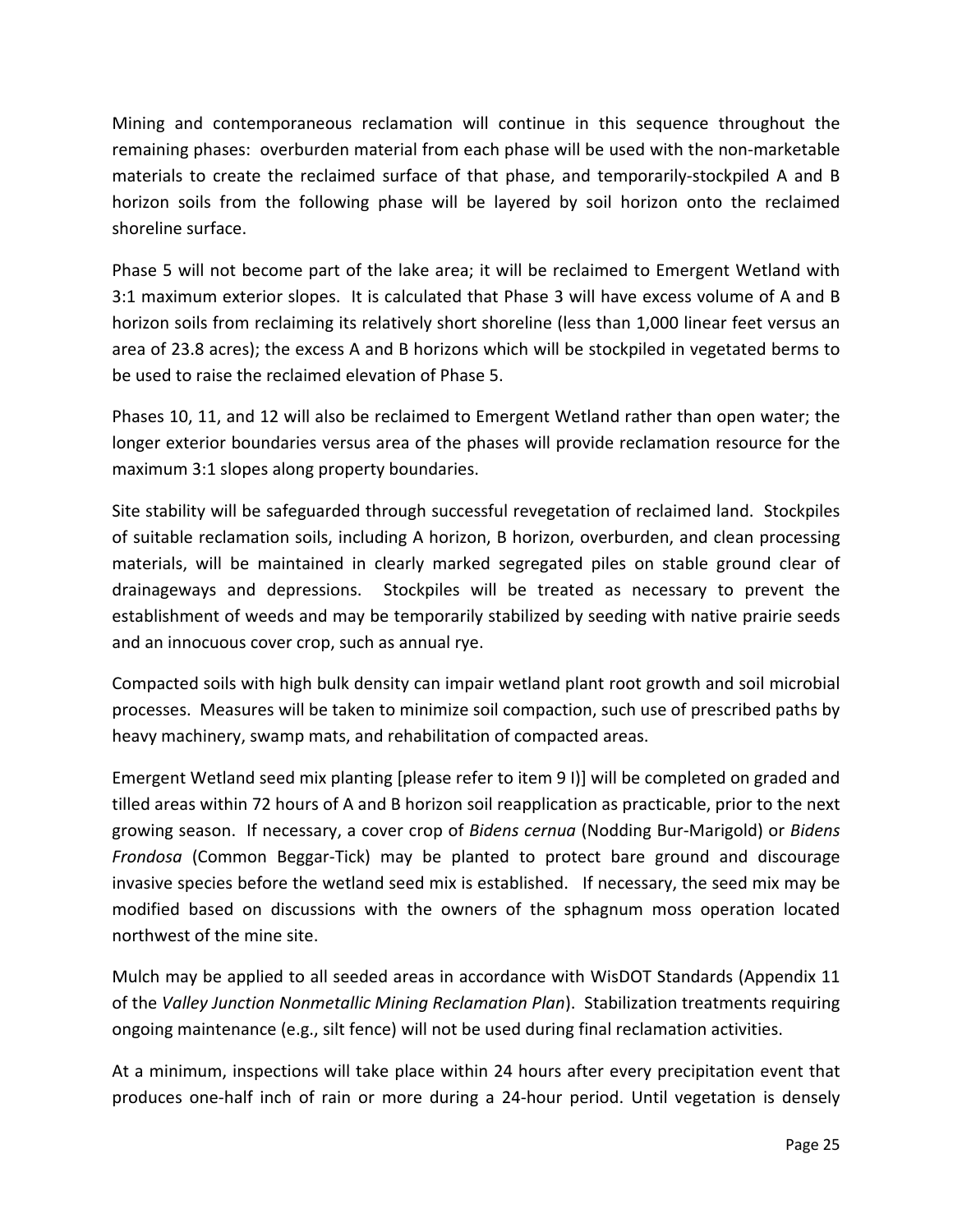established, the stabilization treatments will be inspected weekly during the growing season. In the event of slope failures, failed seeding, or persistent erosion problems, additional BMPs will be assessed and applied. Mitigation of erosion damage, dependent on its severity, may include tillage operations, re-grading, placement of additional soil and re-seeding, or anchored straw bales.

## **B) Is an excavated/impounded body of water to be left as part of the reclamation?**  Yes XX No

If yes (1) will it be secured to prevent unauthorized access by the public? Yes  $XX$  No  $\qquad$ . If yes,  $(2)$  will it be stocked with fish? Yes No  $\blacksquare$ . Not determined at this time.

The Valley Junction Mine site will not pose any unusual safety concerns once it has been graded to final reclamation grades. The 10:1 slope for 50 feet above and below the lake surface level will provide a sufficient buffer zone before deeper water is reached. Unauthorized access will be prevented as it would for other private property.

**C) Describe the methods that will be used at the cessation of seasonal operations to stabilize slopes from erosion.** This includes both wind and water erosion. A complete description is required.

Please refer to items: 8 E) Erosion control practices; and 9 D) Provision for Intermittent Mining.

**D) Will the site become inactive during current operations for an unspecified period of time?** Yes No Possibly XX Describe the interim reclamation methods that will be used:

Intermittent mining may be conducted on the project site. In the event of intermittent cessation of mining operations, the Operator and Site Manager will implement provisions to monitor and manage open mining and processing areas using the BMPs applied during regular mine operation. Provisions will include maintenance of a reclamation financial insurance, stormwater facilities and systems, erosion controls, stockpiles, and monitoring of open mining areas. If a system failure occurs during an intermittent mining period, (e.g., structural failure of stormwater ponds or major erosion control failure with sediment deposition off site or into surface waters), the County will be notified within 24 hours of the observed failure.

The Operator will maintain financial assurance during any period of intermittent mining for all disturbed areas of the mine site that have not been reclaimed to their final land use.

## *Stormwater Management*

Wet ponds and infiltration basins will be visually inspected monthly, and within 24 hours of precipitation events that produce one-half inch of rain or more during a 24-hour period, to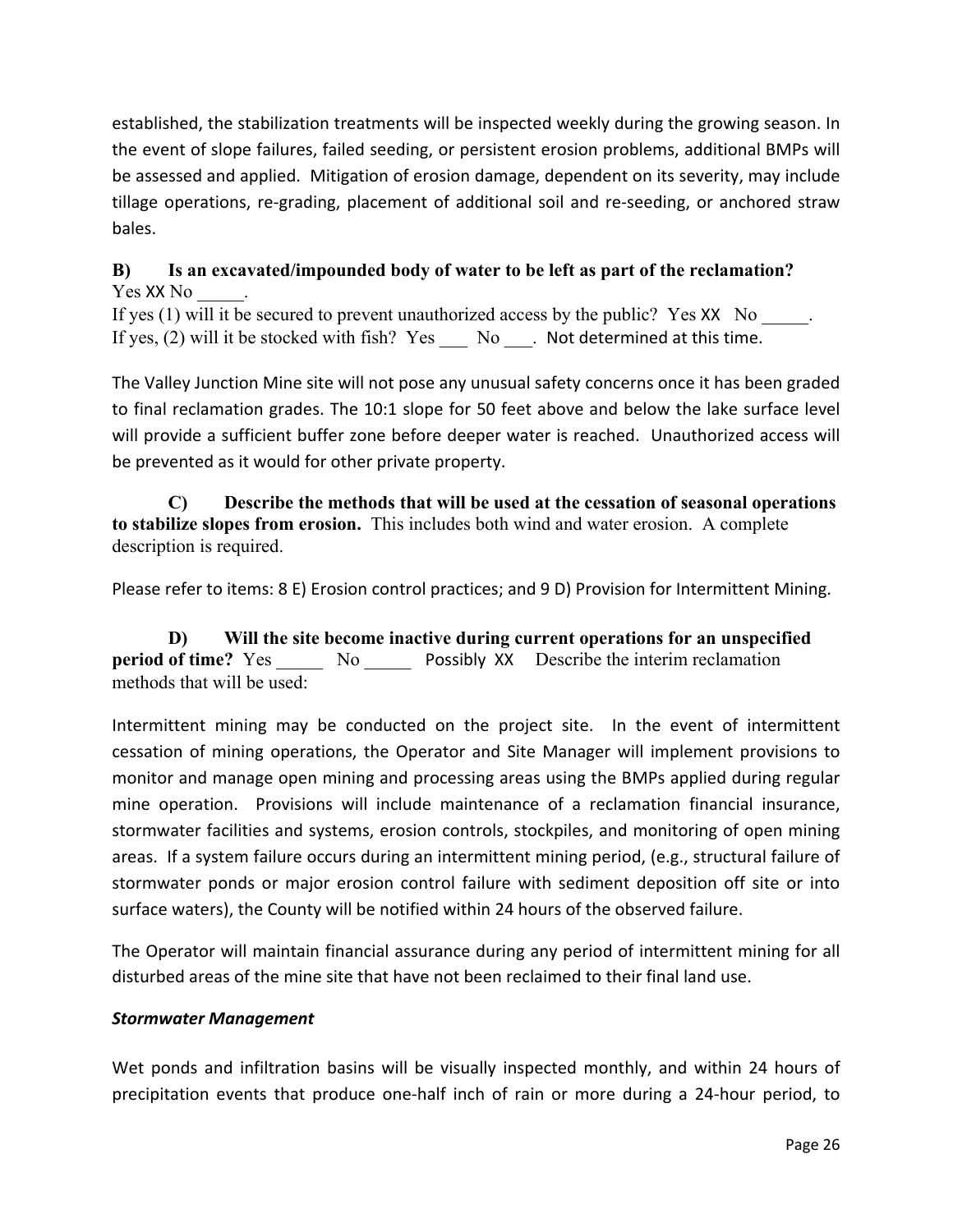ensure that basin volumes supply adequate storage for stormwater runoff. Water level data will be continuously recorded using pressure transducers installed in the infiltration basins, allowing for real-time calculation of infiltration rates. If the calculated infiltration rate in any given basin decreases, the Operator and Site Manager will work with the Monroe County Land Conservation Department to implement changes to increase infiltrations rates to the original prescribed levels.

Pipes, weirs, channel inlets, skimmer grates, and spillways will be inspected to ensure that they are free from blockage. Sediment will be removed from these areas as necessary.

Wet pond water quality inspections will be completed quarterly, using WDNR Quarterly Visual Inspection- Field Sheet Form 3400-176A. Diversion channels, man-made swales, and culverts will also be inspected quarterly to ensure they are free from blockage and/or adequately vegetated to control on-site water flow. Records of inspections and measurements from pressure transducers will be submitted to Monroe County within the annual site report or upon written request.

### *Erosion Control*

Erosion control BMPs will be inspected quarterly and within 24 hours of precipitation events that produce one-half inch of rain or more during a 24-hour period. Required maintenance on observed erosion controls (re-application, refinement, and/or replacement) will be implemented within two weeks of observation. Disturbed areas requiring vegetation maintenance will be stabilized in accordance with temporary stabilization methods described in item 8 D). Observations documented during inspections will be recorded and submitted to the County within the annual site report or upon written request.

Inspections will include observations of the following erosion controls:

- Erosion bales in swales and ditches;
- Silt fencing installed at the edges of berms, stockpiles, and outside of the active mine area;
- Seed and mulch applied on berms, stockpiles, diversion channels, and disturbed and inactive areas of the mine;
- Erosion matting on slopes and other concentrated flow areas; and
- Rock rip-rap used as ditch checks, channel liners, and at inlet/outlet structures.

## *Stockpiles and Berms*

Mining and reclamation will be conducted contemporaneously, minimizing the stockpiling of sand on site. Temporary stockpiles on site will be processed and stored during intermittent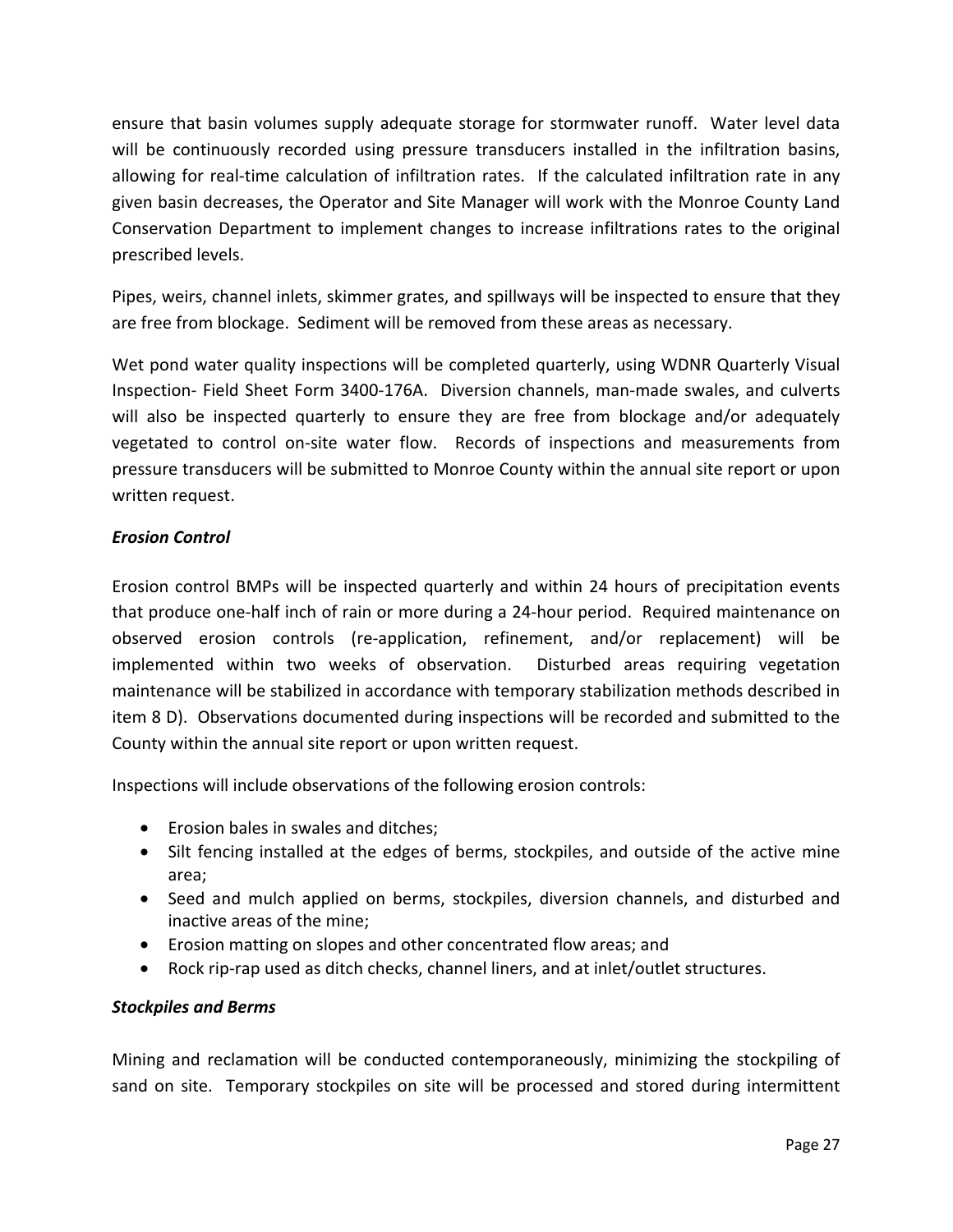mining periods. Raw product stockpiles will be processed and stored or re-shaped and repositioned in a manner that will minimize potential runoff. Stockpiles and berms remaining on site during inactive mining periods will be inspected quarterly and within 24 hours of precipitation events that produce one-half inch of rain or more during a 24-hour period, to ensure mulched and/or vegetated areas meet the requirements of Section 627 of the WisDOT Standard Specifications (Appendix 11 of the *Valley Junction Nonmetallic Mining Reclamation Plan*). Observations documented during inspection will be recorded and submitted to the County within the annual site report, or upon written request.

## **E) Describe proposed reclamation including final slopes, high wall reduction, benching, terracing, and other structural slope stabilization measures.**

The shoreline of the new lake will be contoured at a 1:10 slope to a depth of approximately 5 feet from the water surface (creating a 50-foot wide shelf) and to 50 feet above the water surface. Underwater lakebed slopes may be higher beyond the 50-foot wide shelf.

The maximum reclamation slope along property boundaries will be 3:1. Item 9 A) describes the stabilization measures used in reclamation. Item 9 I) describes the establishment of vegetation for long-term site stability.

## **Will the reclamation practices being followed fully comply with the County's nonmetallic mining reclamation ordinance?**

Yes. The *Valley Junction Nonmetallic Mining Reclamation Plan* was reviewed by the Monroe County Land Conservation Department, then submitted and approved by the Monroe County Land Conservation Committee on January 8, 2019. The majority this Town Application narrative originated in the approved Plan.

 **F) Describe anticipated topography, water impoundments, artificial lakes, and future land use of the site.** This should be based upon the entire site. It should include a detailed description of the process and how it will relate to the County's nonmetallic mining reclamation ordinance.

Please refer to items 9 A) and Figure 7. The proposed final land use of the mine area into a lake with shoreline Emergent Wetlands and a vegetation-protected littoral zone will result in approximately 55 acres of new wetlands, approximately 5 acres of shallow habitats, and approximately 160 acres of deeper open water.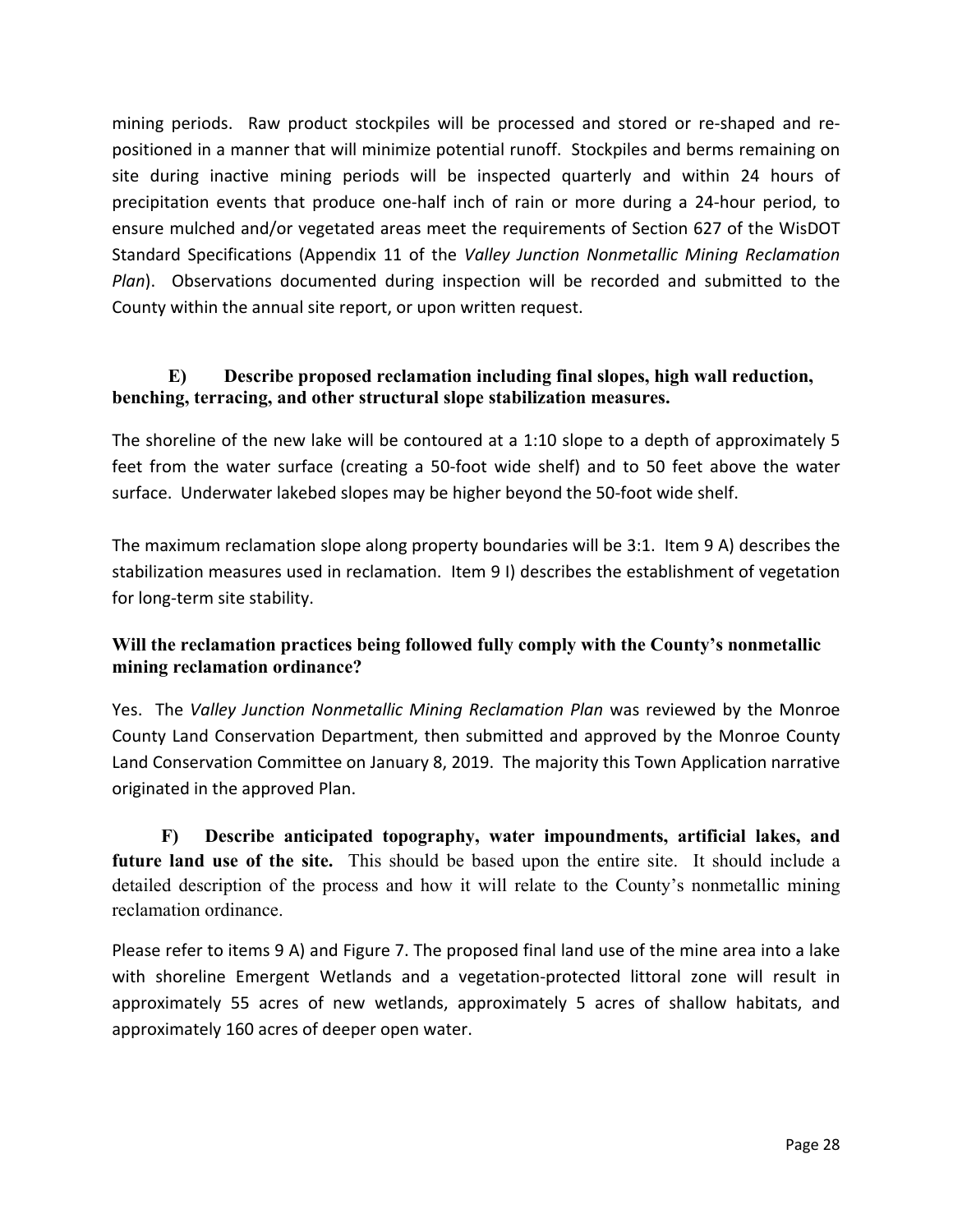Reclamation of the mining phases will create an approximately 160-acre lake with 10:1 shoreline seeded with Emergent Wetland species, planted out to 2-foot depth with a live siltation construction system and reed clump installations. The two types of reclamation planting will create a transition zone between the open water lake and the existing wetlands on the remainder of the project site.

## **G) Describe plans for the disposition of surface structures, haul roads, and related facilities after completion of mining.**

At the end of mine excavation, the wet and dry processing facilities, along with stormwater and makeup water ponds, will be removed and the areas revegetated. The high-capacity well will be returned to cranberry production. The private access road will be left in place.

## **H) Describe the methods proposed for the disposal or reclamation of oversize and undersized materials. If returned to the site, how will they be incorporated into the reclamation process?**

Non-marketable materials – oversized or undersized – will be temporarily stockpiled as described in Item 5 E), and will be used for reclamation material. Please refer to the Estimated Volumes by Phase table [Item 5 D)] for calculated volumes of non-marketable material.

## **I) Describe or attach a copy of a seeding plan that includes methods of seed bed preparation, seed mixtures, seeding rates, mulching, and other techniques needed to accomplish site stabilization**.

The objective of site revegetation will be to reclaim disturbed acreage to a post-mining land use of Emergent Wetland, a shallow vegetated littoral zone, and open water lake. The shoreline of the lake will be contoured at a 1:10 slope to a depth of approximately 5 feet from the water surface (creating a 50-foot wide shelf) and to 50 feet above the water surface. The A and B horizon soil stockpiles will then be disked and raked onto the shoreline with the A horizon soil returned to the uppermost position. Preserving the integrity of the A and B horizon soils on the site will be a priority, since this has a strong impact on wetland revegetation success.

Mulching, seeding, and the establishment of permanent vegetation will be done in accordance with NRCS Codes 342 (Critical Area Planting), 658 (Wetland Creation), and 659 (Wetland Enhancement) [Appendix 11 of the *Valley Junction Nonmetallic Mining Reclamation Plan*]. See Item 9 J) for criteria to be used to analyze successful reclamation.

No-till planting will be used to seed the reclaimed area above the water line with an Emergent Wetland Seed mix consistent with a locally-specified composition for shoreline restoration, such as detailed in the table below.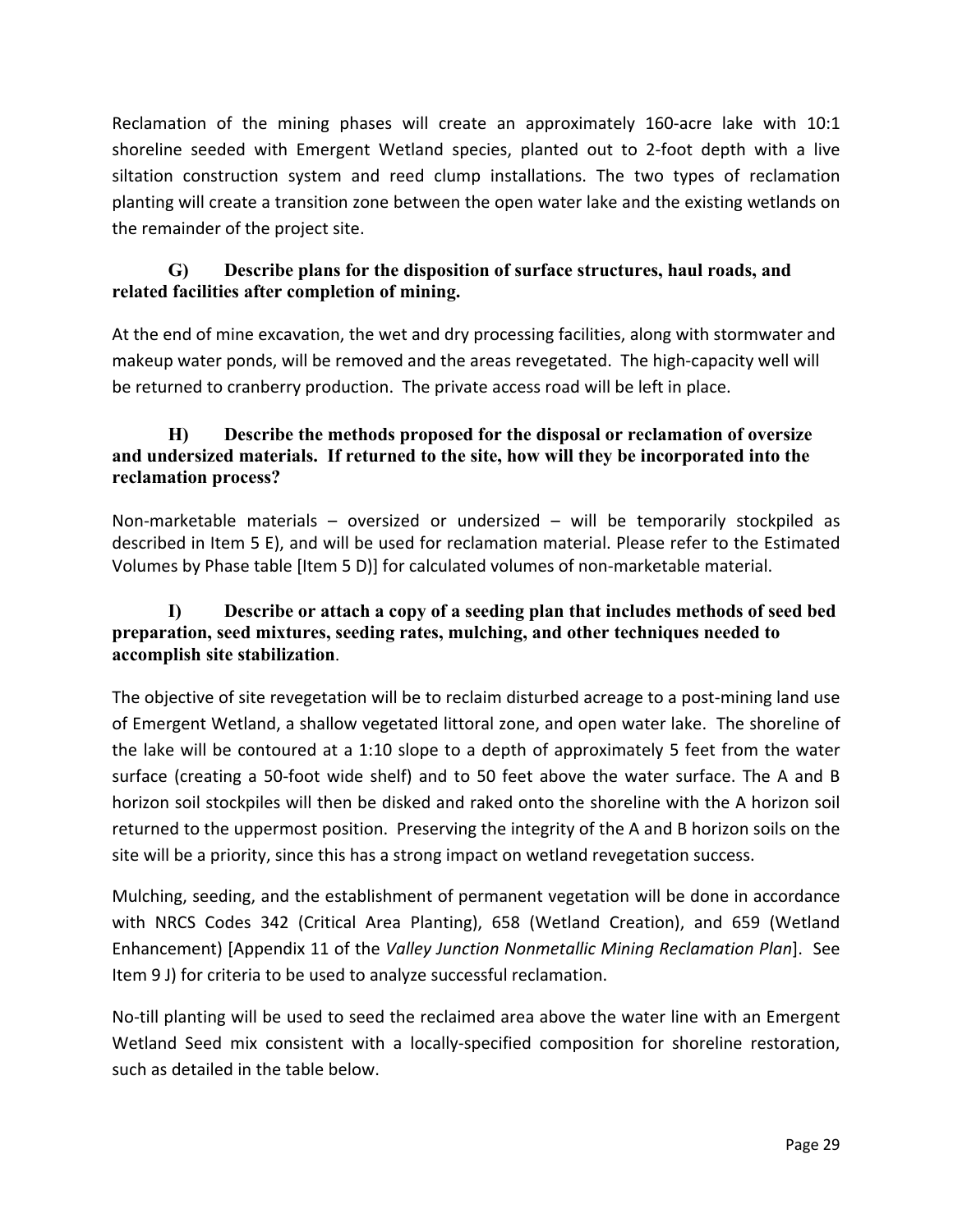#### **Conceptual Emergent Wetland Seed Mix**

|          | <b>Common Name</b>                                                        | <b>Scientific Name</b> | <b>Approx. Seeding Rate</b><br>in pounds/acre PLS |  |  |
|----------|---------------------------------------------------------------------------|------------------------|---------------------------------------------------|--|--|
| Grasses  | <b>American Sloughgrass</b>                                               | Bechmannia syzigachne  | 0.72                                              |  |  |
|          | American Manna Grass                                                      | Glyceria grandis       | 0.27                                              |  |  |
|          | <b>Bottlebrush Sedge</b>                                                  | Carex comosa           | 0.18                                              |  |  |
|          | Lake Sedge                                                                | Carex lacustris        | 0.06                                              |  |  |
|          | <b>Tussock Sedge</b>                                                      | Carex stricta          | 0.20                                              |  |  |
| & Rushes | Spike Rush                                                                | Eleocharis acicularis  | 0.12                                              |  |  |
|          | Great Spike Rush<br>Eleocharis palustris                                  |                        | 0.12                                              |  |  |
|          | Torrey's Rush                                                             | Juncus torreyi         | 0.04                                              |  |  |
| Sedges   | Three Square Rush                                                         | Scirpus americanus     | 0.24                                              |  |  |
|          | Woolgrass                                                                 | Scirpus cyperinus      | 0.05                                              |  |  |
|          | <b>River Bulrush</b>                                                      | Scirpus fluviatilis    | 0.80                                              |  |  |
|          | Softstem Bulrush                                                          | <b>Scirpus Validus</b> | 0.46                                              |  |  |
|          | Sweet Flag                                                                | Acorus americanus      | 0.20                                              |  |  |
|          | Northern Water Plantain                                                   | Alisma triviale        | 0.40                                              |  |  |
| Forbs    | Swamp Milkweed                                                            | Asclepias incarnate    | 0.30                                              |  |  |
|          | Common Arrowhead                                                          | Sagittaria latifolia   | 0.32                                              |  |  |
|          | <b>Giant Bur Reed</b>                                                     | Sparganium eurycarpus  | 0.50                                              |  |  |
|          | Total to equal 5 pounds per acre, equivalent to 110 seeds per square foot |                        |                                                   |  |  |

PLS: Pure Live Seed

The native wetland species will benefit from the effect of the Tussock Sedge (*Carex stricta*) in creating a matrix that will improve stabilization, weed competition, and root structure soil profile.

Baseline requirements for wetland restoration include:

- 1. The seed mix shall contain a minimum of 15 species, including 4 native wetland forbs and 8 native wetland sedges.
- 2. The seed mix shall consist of at least 40% sedges by weight, with a maximum of 25% grasses by weight.
- 3. All seed shall be provided on a Pure Live Seed (PLS) basis.
- 4. Wetland seed mixes will be selected to match the soil conditions on the site to be planted.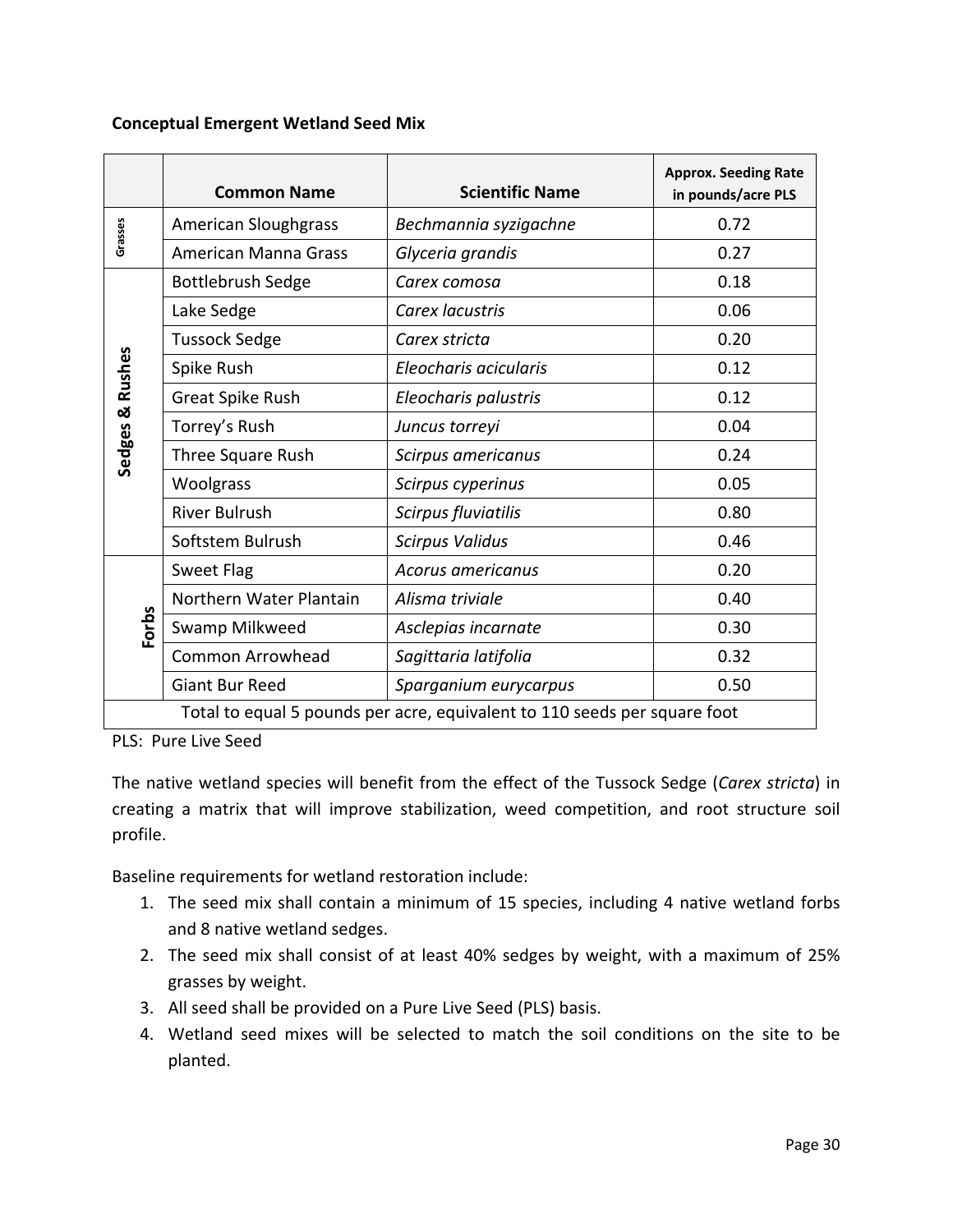- 5. Wetland shall be seeded using seeders designed for handling wetland seeds and planting them evenly and efficiently.
- 6. All wetland seed shall be from genetic stock originating in Wisconsin or Minnesota to ensure adaptability to the local climatic conditions.
- 7. Wetland seeding shall take place between February 15 and June 15 or between September 15 and December 15. A temporary stabilization seed mix (per Section 2.5) may be used as a cover crop if a mine phase reaches reclamation grade before or after the wetland seeding dates.

In addition to the seeding above the waterline, revegetation will include live siltation construction and reed clump installation in the first 20 linear feet of water from the average lake shoreline. Planting for live siltation and reed clump installation will follow the NRCS specifications concerning shoreline protection, using native species in recommended spacing and alignment (See Appendix 12 of the *Valley Junction Nonmetallic Mining Reclamation Plan*).

## **J) Describe long-term maintenance needed to support reclamation:**

Vegetation management (invasive species removal) must be performed on a regular schedule for the first five years to assure vegetative reclamation. Records of management activities will be documented by the Operator and will be submitted to Monroe County Land Conservation Department in the annual site report, or upon written request.

## Years 1 and 2 after wetland seeding:

Conduct invasive species survey/removal twice per year, in mid-summer and in early fall.

Invasive species may include, but not be limited to:

Giant Reed (*Arundo donax)* Canada Thistle (*Cirsium arvense)*  Purple Loosestrife *(Lythrum salicaria)*  Reed Canarygrass (*Phalaris arundinacea*) Common Reed (*Phragmites australis*) Narrow-leaved Cattail (*Typha angustifolia*) Hybrid Cattail (*Typha x glauca*)

Invasive species removal may be accomplished through hand-pulling of all above- and below-ground stems, roots, and flower masses prior to seed development.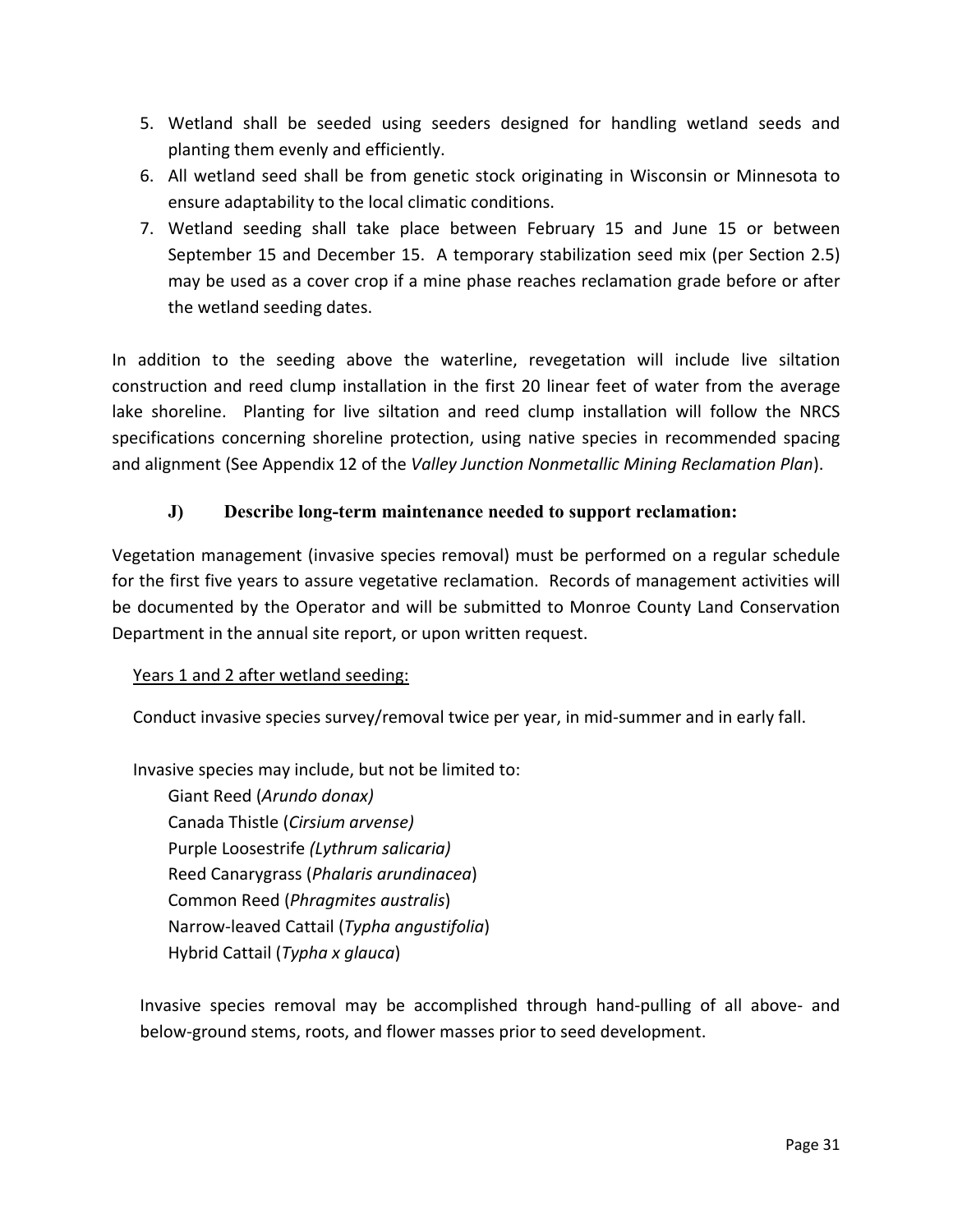#### Years 3-5 after wetland seeding:

Conduct invasive species removal once per summer, in early summer (prior to seed development). Additional management shall be at the discretion of the Monroe County Land Conservation Department to ensure continued success of the wetland restoration.

#### *Monitoring Requirements and Success Criteria*

Annual vegetative monitoring will begin in the first year after substantial completion of the reclamation activities in each designated phase and will continue for five years. Monitoring requires the measurement of specific ecological indicators of plant community recovery, in order to check the response of revegetated plant communities. Records of monitoring activities and results will be documented by the Operator and will be submitted to Monroe County in the annual site report, or upon written request.

All vegetation monitoring and data analysis shall be done by independent firms not associated with the mining company. Individuals performing the wetland sampling shall be experienced wetland ecologists who can identify wetland species vegetatively as seedling and small plants. Monroe County shall have the right to review all field data collected by the vendor and review it for consistency and accuracy to the degree possible.

Vegetation sampling transects for collection of monitoring data will be field located. The transect end points will be surveyed by GPS and permanently marked with ground flush steel rebar rod.

Two sampling techniques will be used for the Emergent Wetland acreage during the monitoring period of five years.

*First two growing seasons:* Sampling will measure Presence (the occurrence of a given species within a defined area) using a transect grid to record all species, both wetland and nonwetland, using a 1/10 square meter quadrat. A quadrat is a square box or circular hoop that can be laid above or around the vegetation to be measured.

This sampling will be used to determine the early success of germination and seedling survival. If the results of the early vegetation sampling indicate poor germination, reseeding will be done either at the fall of the first growing season or in the spring or fall of the second growing season.

*Third through fifth growing seasons:* Sampling will measure the Estimated Cover (proportion of ground covered by an individual species as a percentage of the total area) by the transect point method. A measuring tape will be strung along the transect and records will be made of species occurring at defined intervals along the tape. All species encountered at that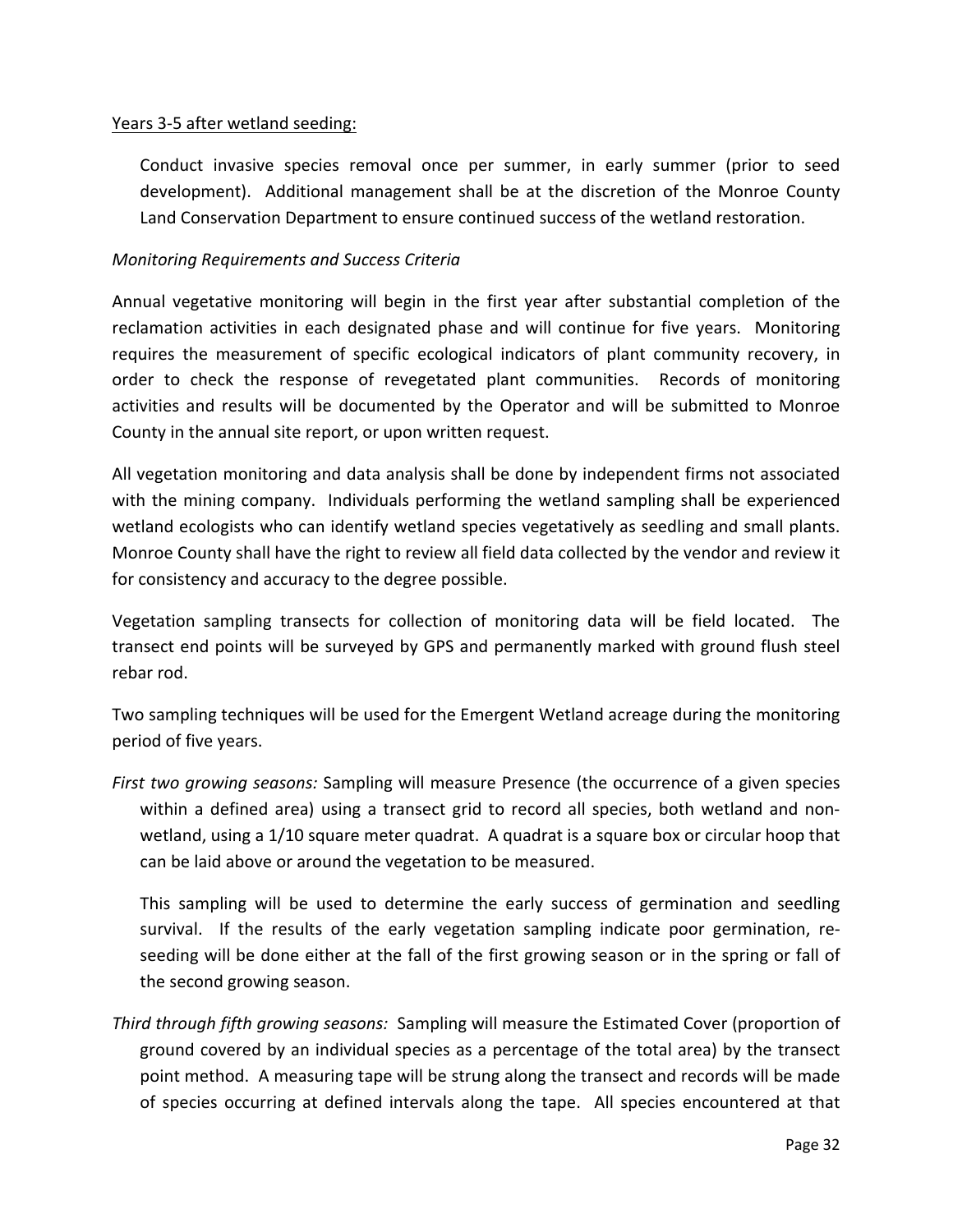exact point along the transect shall be documented. Multiple species may be present due to overlapping leaves at the same point.

The following criteria will be used to evaluate the success of the Emergent Wetland cover type:

#### *First and Second Growing Seasons*

- 1. The number of quadrats to be sampled shall be 50 per each ten acres of wetland seeding.
- 2. At least 75% of all quadrats must have at least one wetland species present in the first growing season; 85% of all quadrats must have at least one wetland species present in the second growing season.
- 3. At least 60% of all individual wetland species in the wetland seed mix must be detected during sampling in the first growing season; 75% of all individual wetland species in the wetland seed mix must be detected in the second growing season.
- 4. Perennial weed species must outnumber perennial wetland species by at least a three-to-one ratio, calculated by adding up the total occurrences of all wetland species and comparing it to the total occurrences of all perennial weed species.

If the above criteria are not met in the first and second growing seasons, the County will work with the Operator to take the appropriate action to over-seed or re-seed the planting. Over-seeding will be the preferred action if seeding density is below standards, but weeds are not dominant. Re-seeding after killing all vegetation (by mechanical methods) on the subject area shall be the preferred action if perennial weeds are dominant and are deemed to be sufficiently established as to compromise the potential for a successful wetland restoration.

#### *Third through Fifth Growing Seasons*

- 1. Using the transect point Estimated Cover method, a total of 50 transect points shall be sampled each year per each ten acres of wetland seeding in the third, fourth, and fifth growing seasons.
- 2. At least 50% cover of wetland species shall be present in the third growing season.
- 3. At least 60% cover of wetland species shall be present by the fourth growing season.
- 4. At least 70% cover of wetland species shall be present by the fifth growing season.
- 5. The combined maximum areal coverage of invasive species in the revegetated areas shall be no more than 20%.

In the fifth year, if the above criteria have been met, the wetland planting shall be considered successful, and shall be accepted by the County as complete.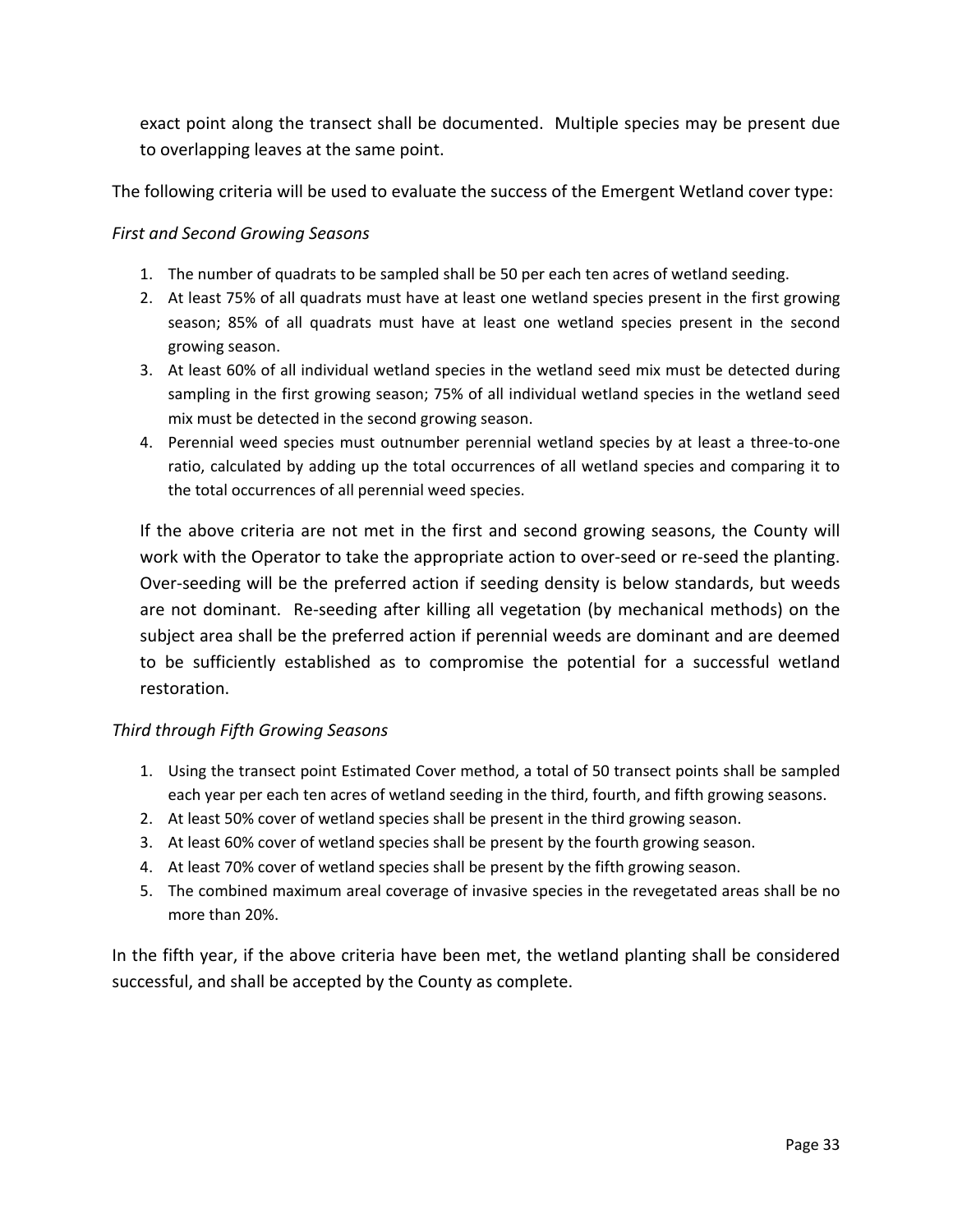## **K) Provide an estimate of the reclamation cost of each phase of the project or the entire site if phasing is not planned.**

Landscape reclamation costs and the financial assurance estimate for Year 1 are summarized in the table on the next page. Landscape reclamation for 15 acres of Phase 1—including earthwork and grading, soil preparation, mulch, Emergent Wetland seed mix, no-till drill seeding, erosion control, invasive species control, and monitoring—is estimated to total \$286,203. Note that earthwork and grading account for 80 percent of the estimated costs. Additional reclamation costs, including the removal of processing buildings and stormwater pond reclamation, are estimated to be \$211,000. The total financial assurance for Year 1 at the Valley Junction Mine site is estimated to be \$497,203.

Using the estimated landscape reclamation cost per acre for Phase 1 (\$286,203 cost for 15 acres divided by 15 acres) = approximately \$19,080 for one acre.

\$19,080/acre x 200 acres = \$3,816,000 = total landscape reclamation cost for Valley Junction site. Adding the costs for building removal and stormwater pond reclamation (\$211,000), the estimated total reclamation cost for the entire site is \$4,027,000.

These estimates are based on current material costs and are to be used only as a general guideline for determining reclamation financial assurance. Accurate assessment of the necessary mine progress, potential updated reclamation requirements, and market costs for materials and labor.

Please see Exhibit C for a letter of bonding capacity for Valley Sand, LLC.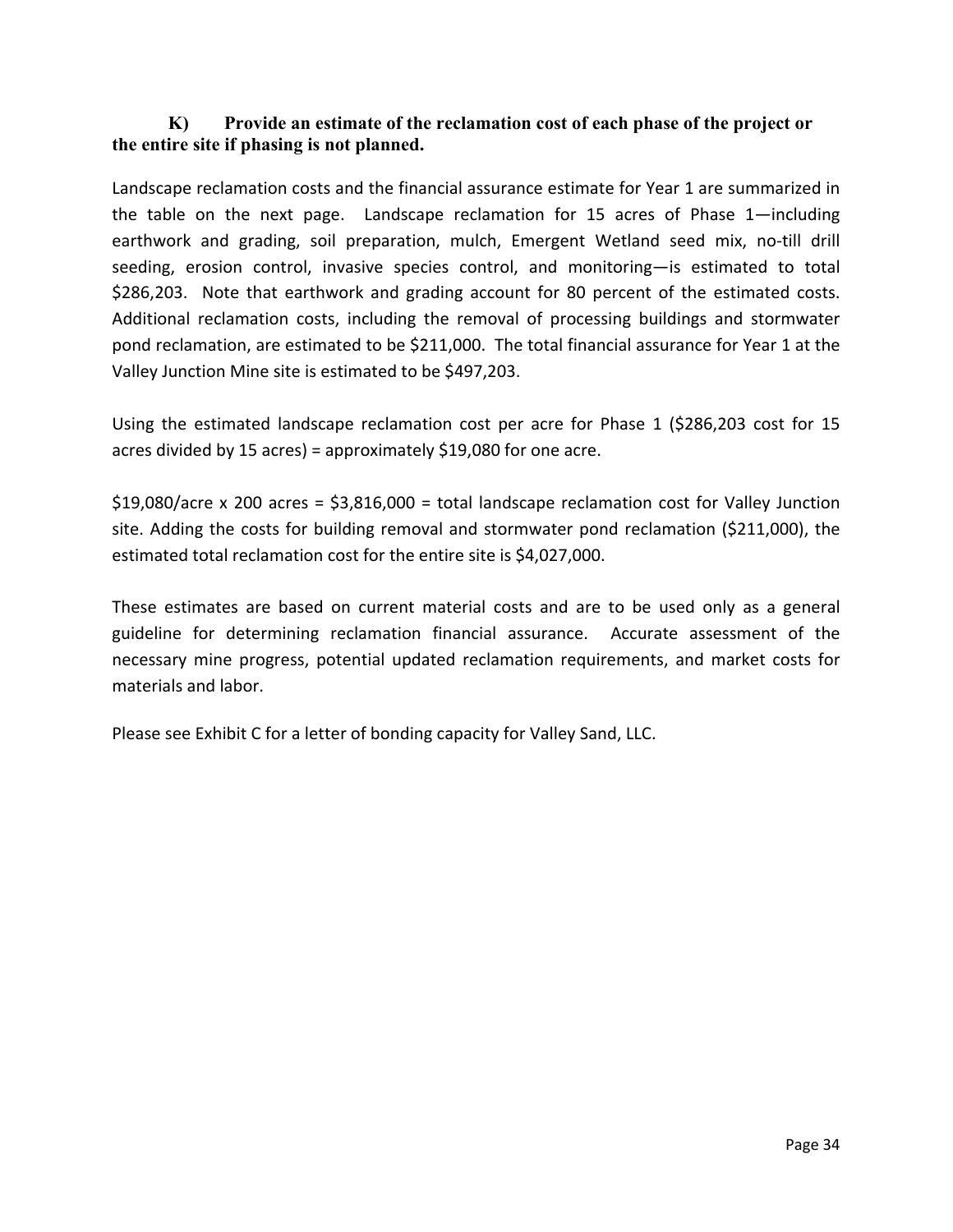|                                                        |                                      | <b>Item Unit</b> |                                                    | <b>Number</b>  | Reclamation |
|--------------------------------------------------------|--------------------------------------|------------------|----------------------------------------------------|----------------|-------------|
| <b>Reclamation Item</b>                                | <b>Item Description</b>              | Cost             | <b>Units</b>                                       | of Units       | Cost (5)    |
| <b>Earthwork and Grading</b>                           | A and B horizons                     |                  |                                                    |                |             |
|                                                        | 15 acres of Phase 1                  | \$2.10           | cubic yard                                         | 56,930         | 119,553     |
|                                                        | Overburden                           |                  |                                                    |                |             |
|                                                        | 15 acres of Phase 1                  | \$1.50           | cubic yard                                         | 72,600         | 108,900     |
| Revegetation                                           | Revegetation (soil prep and discing) | \$600            | acre                                               | 15             | 9,000       |
| Emergent Wetland seeding,                              | Weed-free mulch, approx. 5 tons/acre | \$150            | ton                                                | 75             | 11,250      |
| maintenance, and monitoring for<br>15 acres of Phase 1 | Wetland Seed Mix (5 lb./acre)        | \$1,200          | acre                                               | 15             | 18,000      |
|                                                        | No-till drill seeding                | \$300            | acre                                               | 15             | 4,500       |
|                                                        | Invasive species removal             | \$500            | acre                                               | 15             | 7,500       |
|                                                        | <b>Vegetation Monitoring</b>         | \$300            | acre                                               | 15             | 4,500       |
| <b>Removal of Processing Plants and Equipment</b>      |                                      | \$100,000        | each                                               | $\overline{2}$ | 200,000     |
| <b>Stormwater Ponds</b>                                | Removal                              | \$5,500          | each                                               | $\overline{2}$ | 11,000      |
| <b>Erosion Control Materials</b>                       | Silt fencing, sediment bale barriers | \$200            | acre                                               | 15             | 3,000       |
|                                                        |                                      |                  | <b>Total Estimated Financial Assurance, Year 1</b> |                | \$497,203   |

# **Estimated Financial Assurance, Year 1**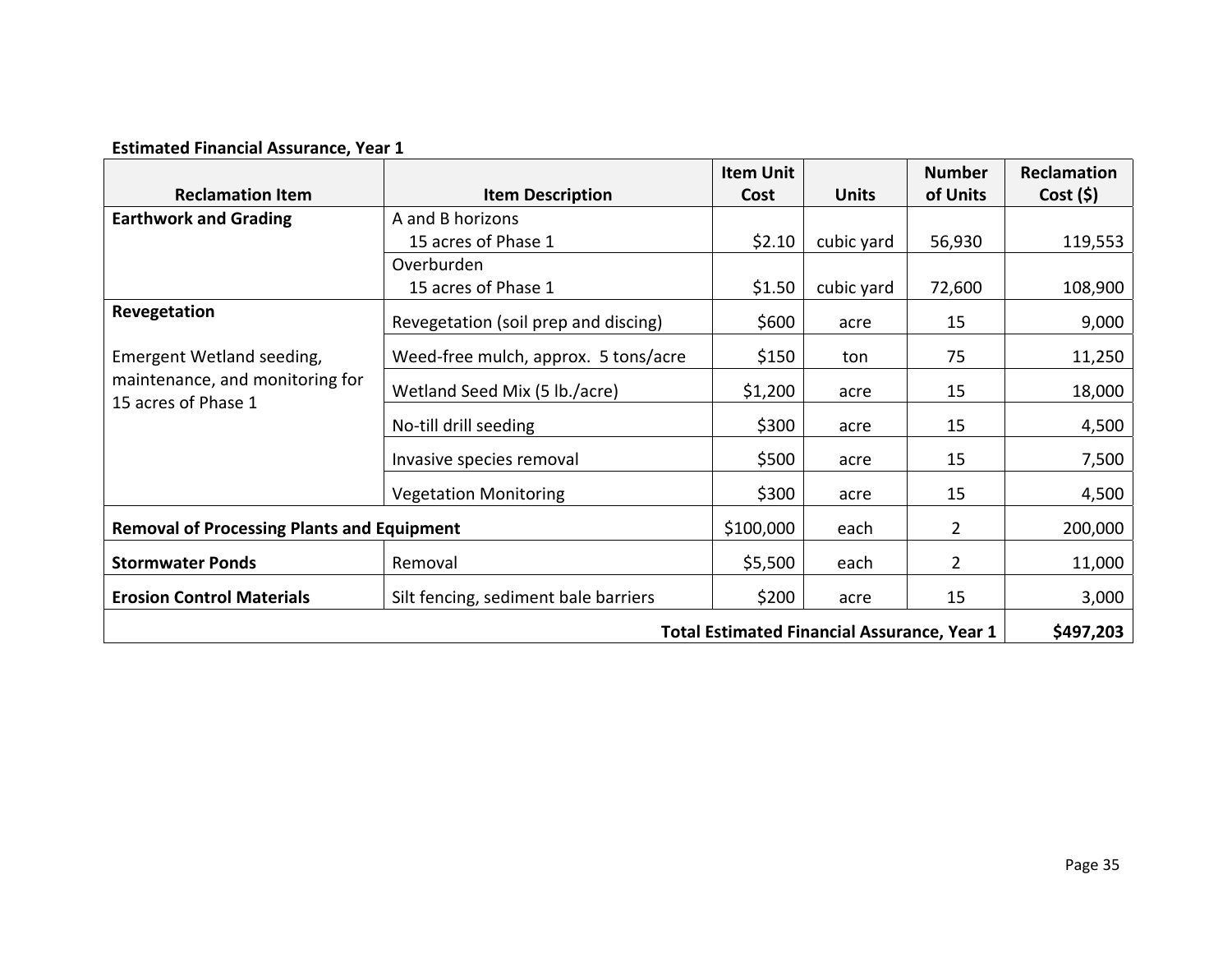|                                                                                                           | Date: $\qquad \qquad$ |  |  |  |
|-----------------------------------------------------------------------------------------------------------|-----------------------|--|--|--|
| Please print or type the property owner's name and address:                                               |                       |  |  |  |
| Eddie Gebhardt, Eddie Gebhardt Cranberry LLC, 27696 Concord Ave., Warrens, WI 54666                       |                       |  |  |  |
|                                                                                                           |                       |  |  |  |
| Please print or type the property owner's name and address:                                               |                       |  |  |  |
| 6 Star LLC, c/o Nancy Bushing, 12911 County Highway N, Tomah, WI 54666                                    |                       |  |  |  |
| Authorized Mining Company representative's signature:                                                     |                       |  |  |  |
|                                                                                                           | Date:                 |  |  |  |
| Please type or print authorized Mining Company representative's name, address and contact<br>information: |                       |  |  |  |
| <b>Richard George</b>                                                                                     |                       |  |  |  |
| N6494 First Street<br>Waupaca, Wisconsin 54981                                                            |                       |  |  |  |
| Legal name of Mining Company: Valley Sand, LLC                                                            |                       |  |  |  |
| Mining Company's legal address:                                                                           |                       |  |  |  |
| N6494 First Street                                                                                        |                       |  |  |  |
| Waupaca, Wisconsin 54981                                                                                  |                       |  |  |  |

Note: Signature of this application by the applicant(s) authorizes the Town and its designees to enter upon the property to perform needed inspections without prior notice to applicant(s).

Note: Applicant(s) are required to provide twenty-five (25) copies of their completed application to the Town upon submission, along with the application filing fee of \$500.00. The additional copies are necessary for the Town Board, landowners, and the general public at the public hearings.

### **References**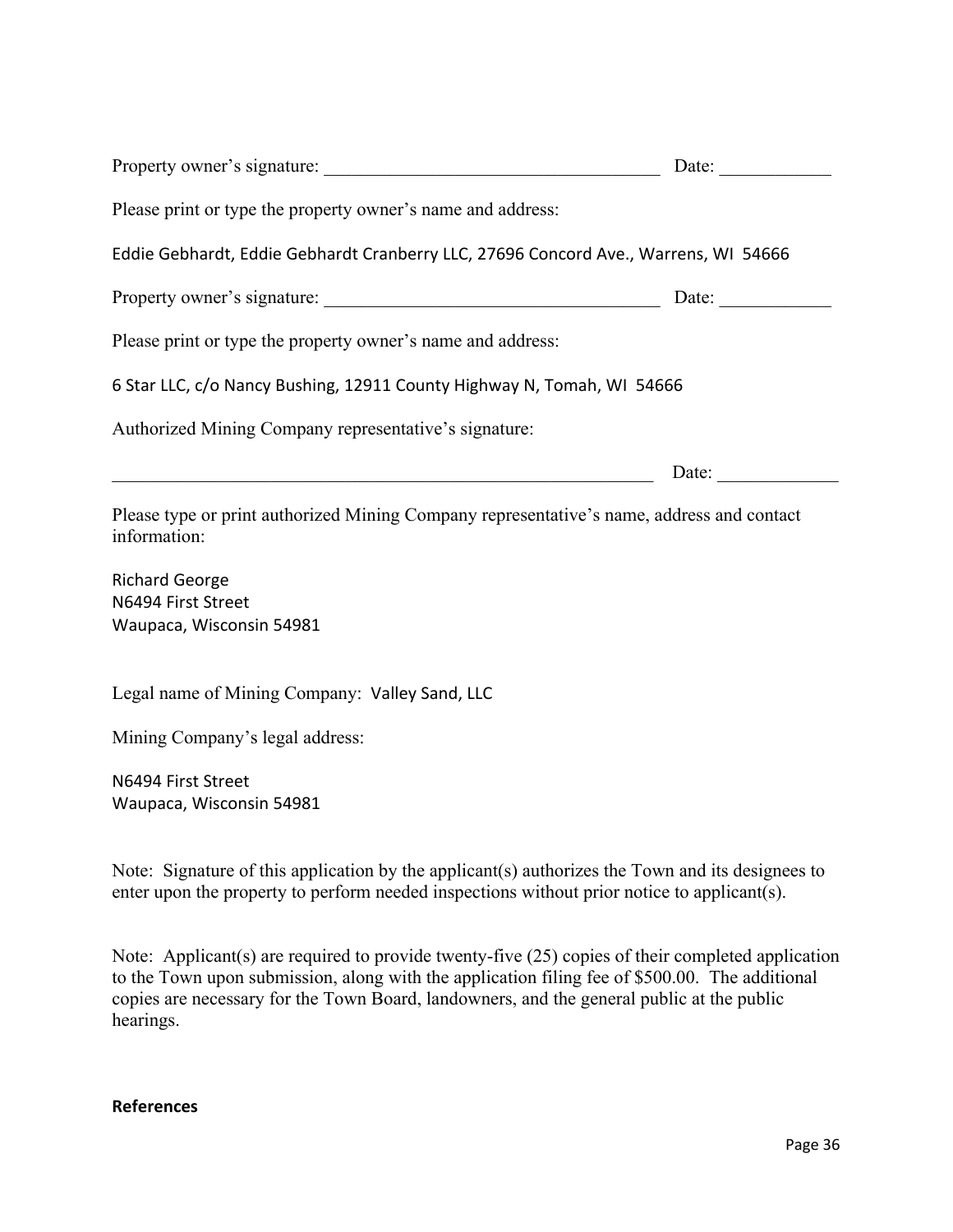- Boos, Thomas et al, editors*. A Field Guide to Terrestrial Invasive Plants in Wisconsin*, Wisconsin Department of Natural Resources, 2010. Also accessible at: http://dnr.wi.gov/topic/invasives/documents/wi%20inv%20plant%20field%20guide%20web%20ver sion.pdf
- Finley, Robert W., *Original Vegetation Cover of Wisconsin*, 1976. University of Wisconsin Extension Service. https://wgnhs.uwex.edu/pubs/000386/
- Haber, Elizabeth, *Suggested Science-Based Criteria for Site Selection, Design, and Evaluation of Wisconsin Wetland Mitigation Banks,* 2014. Wisconsin Department of Natural Resources and The University of Wisconsin-Madison Department of Botany*.*
- Industrial Minerals Association North America, Washington, DC. "What is Industrial Sand?", March 2019. https://www.ima-na.org/page/what\_is\_ind\_sand
- Lippelt, I.D., Water Table Elevation, Monroe County, Wisconsin, 1981, Wisconsin Geological Survey. http://wgnhs.uwex.edu/pubs/download\_mp811plate06/
- Summit Envirosolutions, October 2018, *Valley Junction Nonmetallic Mining Reclamation Plan*, approved by Monroe County (Wisconsin) Land Conservation Committee on January 8, 2019.
- Wisconsin Department of Natural Resources (WDNR). 2015. *The ecological landscapes of Wisconsin: an assessment of ecological resources and a guide to planning sustainable management*. Chapter 10, Central Sand Plains Ecological Landscape. PUB-SS-1131X 2015, Madison.
- WDNR High Capacity Well Viewer, http://dnrmaps.wi.gov/H5/?viewer=Water Use Viewer. Accessed February 2018.
- WDNR Natural Heritage Inventory, *Bald Eagle Nest Locations by Township*. July 2017. http://dnr.wi.gov/topic/ERReview/documents/baldEagleTownshipMap.pdf
- WDNR Natural Heritage Inventory, *Endangered Resource Preliminary Assessment*. https://dnrx.wisconsin.gov/nhiportal/public/start . Accessed February 7, 2018.